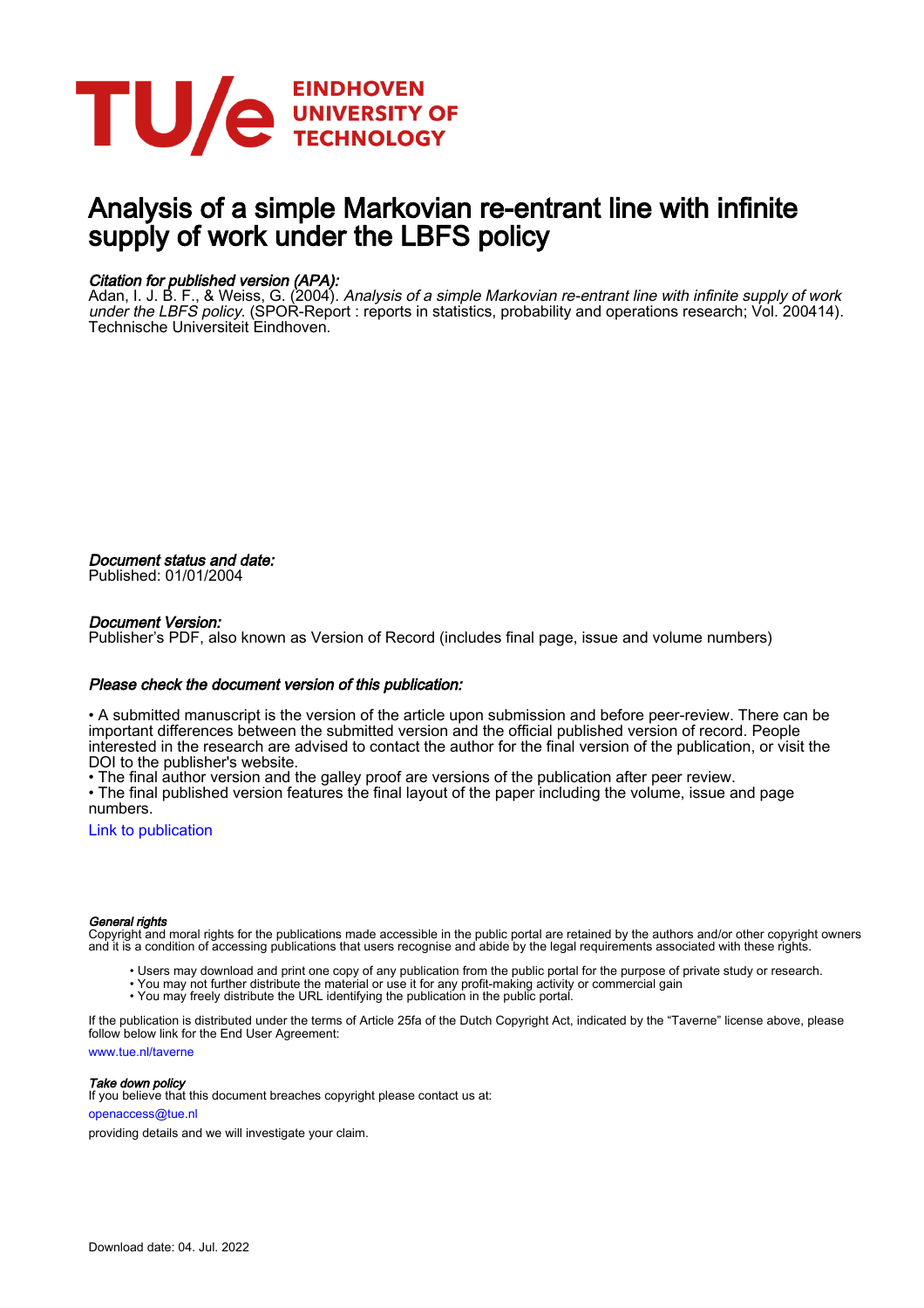SPOR-Report 2004-14

**Analysis of a simple Markovian re-entrant line with infinite supply of work under the LBFS policy**

**LJ**.B.P. Adan G. Weiss

SPOR-Report Reports in Statistics, Probability and Operations Research

> Eindhoven, October 2004 The Netherlands

/ department of mathematics and computing science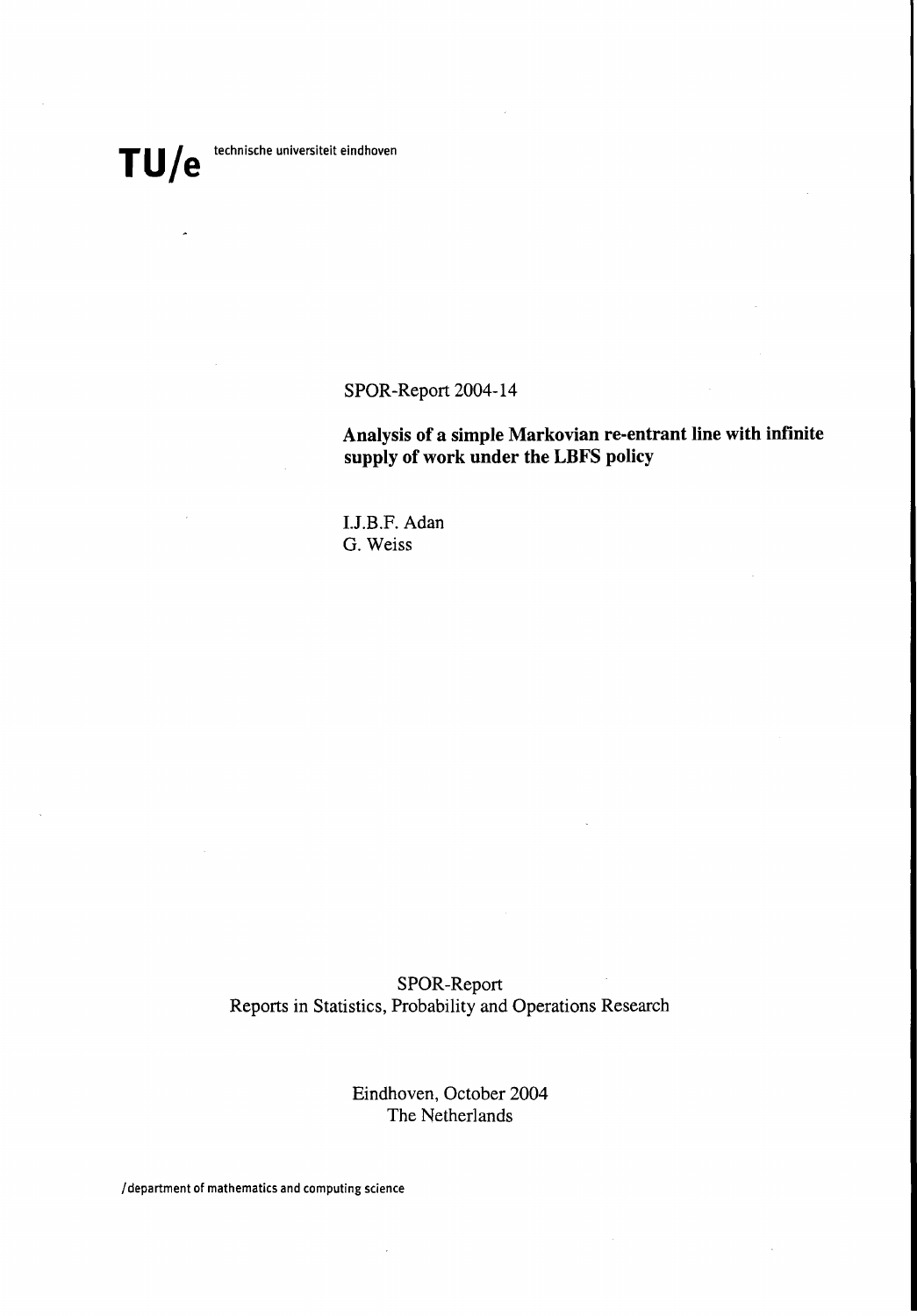SPOR-Report Reports in Statistics, Probability and Operations Research

Eindhoven University of Technology Department of Mathematics and Computing Science Probability theory, Statistics and Operations research P.O. Box 513 5600 MB Eindhoven - The Netherlands

Secretariat: Main Building 9.10 Telephone:  $+31402473130$ <br>E-mail: wscosor@win.tue. E-mail: wscosor@win.tue.nl<br>Internet: http://www.win.tue.r http://www.win.tue.nl/math/bs/cosor.html

ISSN 1567-5211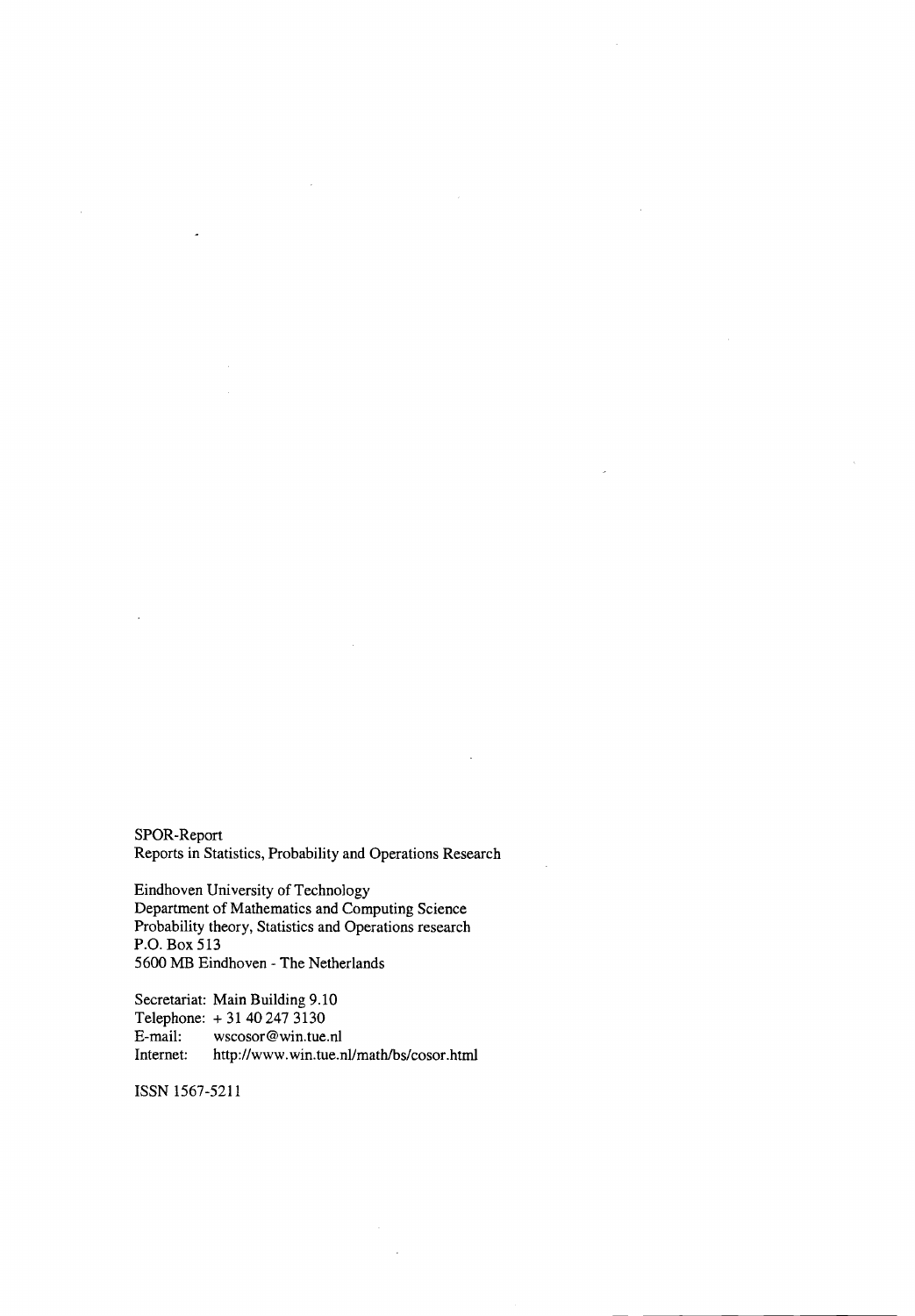# Analysis of a Simple Markovian Re-Entrant Line with Infinite Supply of Work under the LBFS Policy

Ivo Adan \*

Department of Mathematics and Computing Science Eindhoven University of Technology HG 9.09, P.O. Box 513, 5600 MB Eindhoven, the Netherlands iadan@win.tue.nl

#### Gideon Weiss \*t

Department of Statistics The University of Haifa Mount Carmel 31905, Israel. gweiss@stat.haifa.ac.il

October 2004

#### Abstract

We consider a two machine 3 step re-entrant line, with an infinite supply of work. The service discipline is last buffer first served. Processing times are independent exponentially distributed. We analyze this system, obtaining steady state behavior and sample path properties.

Keywords: Queueing, manufacturing, priority scheduling, Markovian multiclass queueing networks, last buffer first served discipline, infinite virtual buffers, steady state distributions, sample path properties, *GI/M/1* queue.

## **1 Introduction**

We consider a production system with two machines, and a 3 step production process, where each part is processed first by machine one for the first step, then by machine two for the second step, and finally again by machine one for the third step, before leaving the system. The processing times for each of the 3 steps are independent sequences of independent identically distributed random variables, with means  $m_i$  and rates  $\mu_i = 1/m_i$ ,  $i = 1, 2, 3$ . This system is the simplest example of a re-entrant line (as defined by Kumar [6]), which in turn is a special case of a multi-class queueing network (as described by Harrison [4]). This particular system has previously been studied in [10, 3, 1].

<sup>&#</sup>x27;Research supported in part by Network of Excellence Euro-NGI

tResearch supported in part by Israel Science Foundation Grant 249/02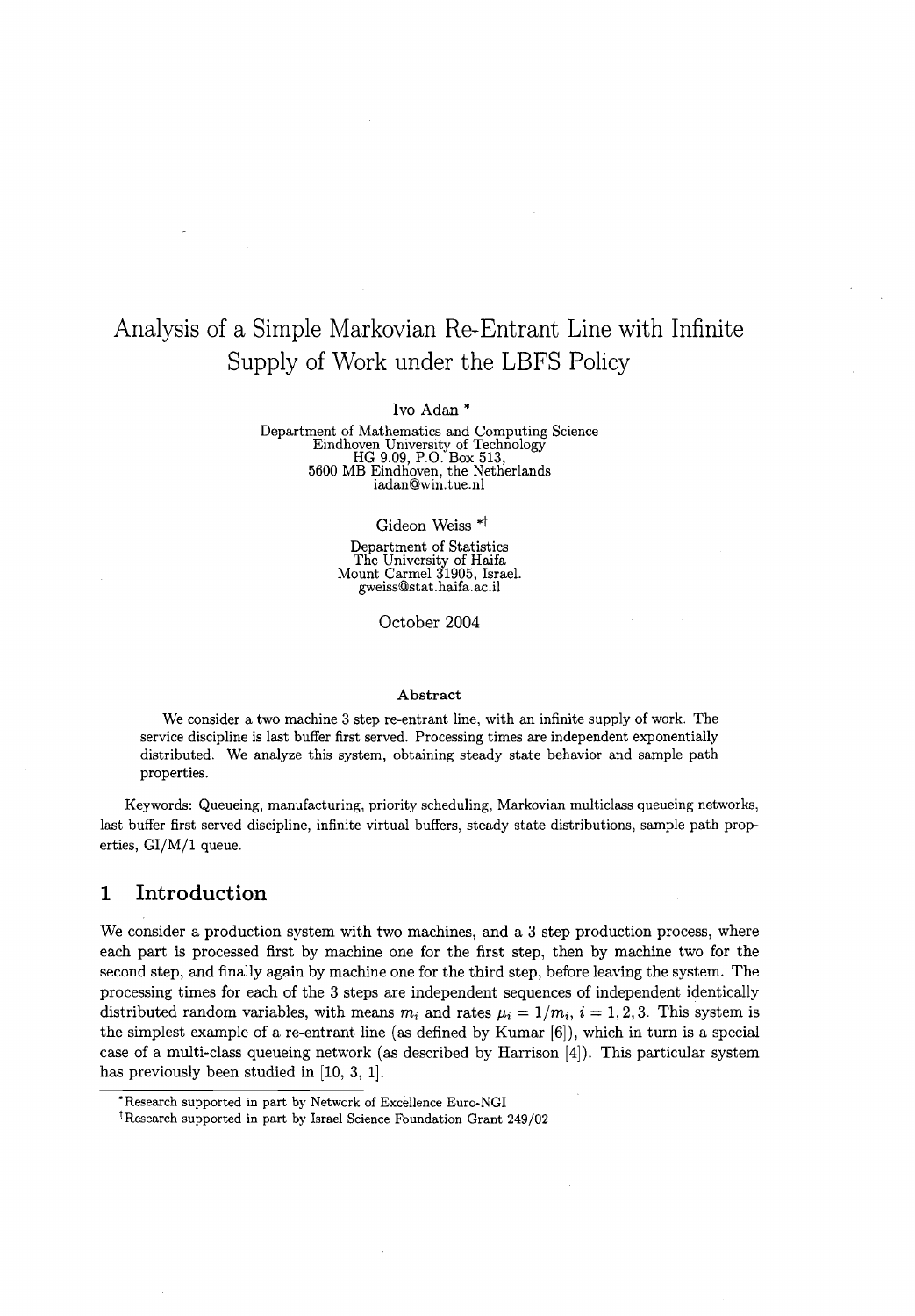It is known that if parts arrive at this system in a renewal stream, at rate  $\alpha$ , then under the condition  $\rho_1 = \alpha(m_1 + m_3) < 1, \rho_2 = \alpha m_2 < 1$  the queues of parts waiting for each step (buffer levels) are stable, and in fact the system is positive Harris recurrent, for any work conserving policy (Dai and Weiss [3]). It is also known that any re-entrant line with  $\rho_i = \alpha \sum_{k \in C_i} m_i < 1$ ,  $i = 1, \ldots, I$  (where the steps are  $k = 1, \ldots, K$ , and steps  $k \in C_i$  are performed at machine i) has stable queues, and is positive Harris recurrent, under the LBFS (Last Buffer First Served) policy (Kumar and Kumar [7] and Dai and Weiss [3]).

If however the arrival rate  $\alpha$  is high enough to equal the bottleneck processing rate, i.e.,  $\max{\{\alpha(m_1+m_3),\alpha m_2\}}=1$ , then the system is weakly stable but not stable: The departure rate from the queues is equal to  $\alpha$ , but as time increases, the queue length at some of the buffers will converge weakly to infinity. Thus such a system cannot work at a rate max $\{ \rho_1, \rho_2 \} = 1$ , without accumulating unbounded queues.

In this note we consider a different situation, which is typical of manufacturing systems. We assume that there is an infinite supply of work available, so that there are always parts ready for processing step 1. In that case machine 1 will always be busy. We investigate the stability of this system under LBFS policy: Last buffer first served means here simply that machine 1 gives priority to parts in buffer 3 over parts in buffer 1. We assume that this priority is preemptive  $-$  whenever a part arrives in buffer 3, machine 1 will preempt the part in buffer 1 and start processing the part in buffer 3, and it will resume work on the part in buffer 1 only when buffer 3 is empty.

In this paper we consider only the case that  $m_2 < m_1 + m_3$ . In this case, if machine 1 works all the time and the system is weakly stable, then machine 2 will have a traffic intensity of  $\frac{m_2}{m_1+m_3} < 1$ .

For the sake of completeness we say a few words here about the case of  $m_2 \ge m_1 + m_3$ . If  $m_2 \geq m_1 + m_3$  and if machine 1 works all the time, then the arrival rate into machine 2 will be  $\geq \frac{1}{m_1+m_2} \geq \frac{1}{m_2}$ . Hence it does not make sense for machine 1 to work all the time, and a sensible policy is to idle machine 1 if buffer 3 is empty, and buffer 2 is above a certain threshold level. This will always result in a departure rate  $\frac{1}{m_2}$  from the system, although it can be made arbitrarily close to  $\frac{1}{m_2}$  if the threshold is raised. On the other hand, when buffer 2 is below a certain level, and buffer 3 is not too full, it may be sensible to stop serving buffer 3 and serve buffer 1 to replenish buffer 2 to avoid future starvation of machine 2. Thus one could have a switching curve,  $S(n_3)$  where  $n_3 = 0, 1, \ldots$  is the level of buffer 3, and  $S(n_3)$  is a decreasing function of  $n_3$ , so that the policy is to serve buffer 1 if buffer 2 is below  $S(n_3)$ , and serve buffer 3 or idle if buffer 2 is at or above  $S(n_3)$ . It would be interesting to analyze such a system and choose a suitable switching curve  $-$  we leave this for future research.

We focus on the case that all the processing times are exponentially distributed. In this case the system can be described by a continuous time discrete state space Markov chain. In a recent paper Weiss [12] has shown that this chain is positive recurrent under the condition that  $m_1 + m_3 > m_2$ . In the present paper we provide a more detailed analysis: We obtain the steady state distribution of the chain, derive sample path properties, and analyze how the values of the parameters influence system performance.

Our results have some practical applications in job-shop scheduling heuristics; for further explanations and numerical experiments, see [11, 8].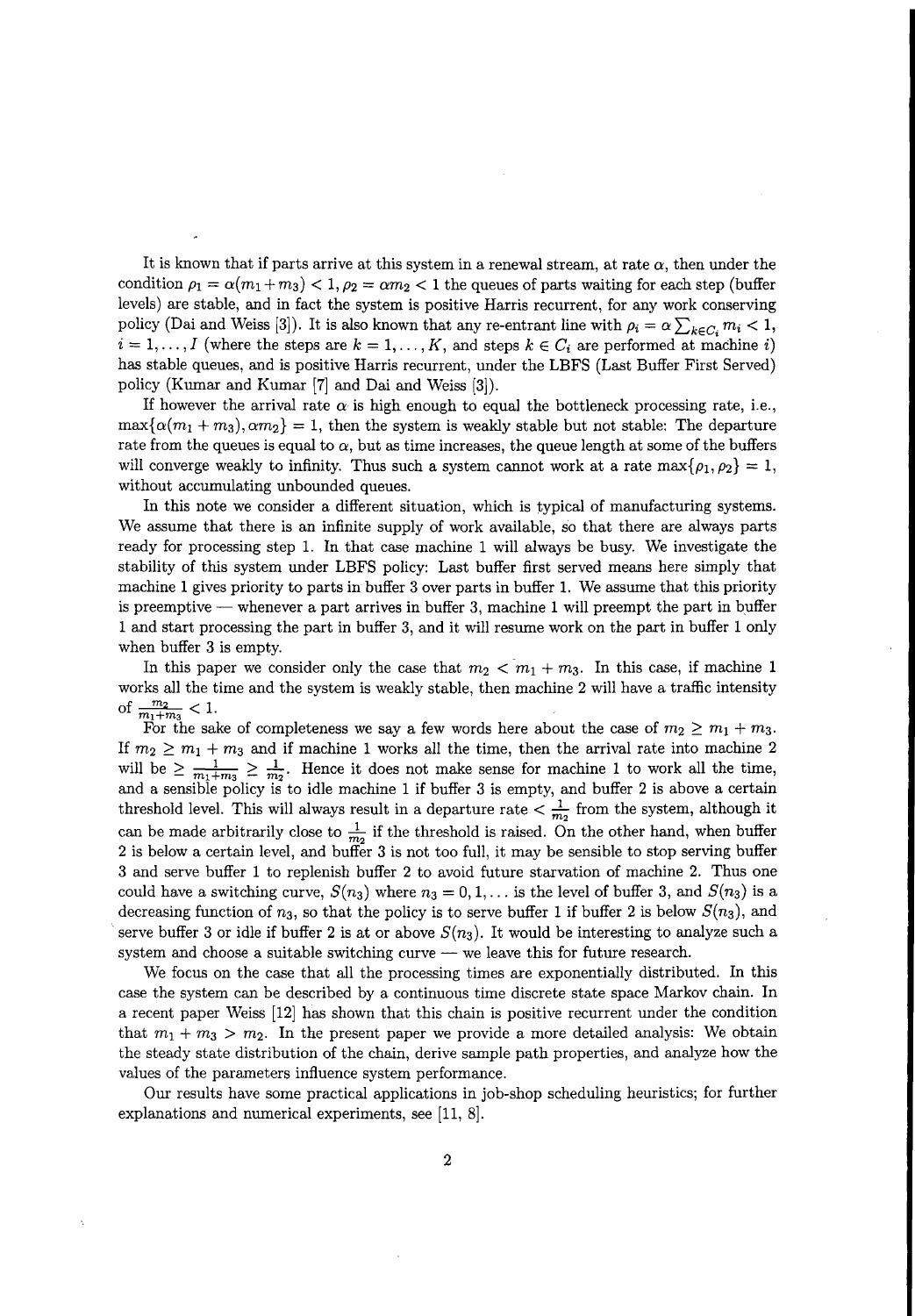# **2 Definition of the system and summary of results**

Our re-entrant line manufacturing system is described schematically in Fig 1. Processing times



Figure 1: A 2 machine 3 step system, with virtual infinite buffer

at step *i* are i.i.d exponentially distributed with mean  $m_i$ , rate  $\mu_i = 1/m_i$ , for  $i = 1,2,3$  and the three sequences are independent.

There are always parts available for processing of step 1. When parts finish processing step 1 by machine 1, they queue in buffer 2 where they remain until they are processed by machine 2 for step 2, and then they move to buffer 3, where they remain until they are processed by machine 1 for step 3, at which time they leave the system. Each buffer is processed in FIFO order. Processing is non-idling, that is, a machine will always process a part when there is work. We assume that machine 1 gives preemptive priority to buffer 3: Whenever there are parts in buffer 3, machine 1 will work on the first of them. When buffer 3 empties, machine 1 will immediately resume processing of a part in step 1. This is possible by the assumption that there is an infinite supply of work. We can think of it as if buffer 1 has an infinite queue of parts waiting for step 1. We call such a buffer *a virtual infinite queue.* The queue is virtual, because in practice buffer 1 need not contain many parts, but it needs to be monitored so it will never be empty. If during the processing of step 1 a part arrives from buffer 2 into buffer 3, machine 1 will preempt its work at buffer 1, and immediately start processing buffer 3.

Since the processing times are exponential we can describe this system as a discrete state continuous time Markov jump process, with the state given by the number of parts in buffers 2,3, denoted  $n_2, n_3$ . The state of the system at time *t* is  $Q(t) = (Q_2(t), Q_3(t)) = (n_2, n_3), t \ge 0$ . The transition rates of  $Q(t)$  are presented in Fig. 2. They are:

$$
(n_2, n_3) \rightarrow (n_2 - 1, n_3 + 1)
$$
 at rate  $\mu_2$ ,  $n_2 > 0$ ,  
\n $(n_2, n_3) \rightarrow (n_2, n_3 - 1)$  at rate  $\mu_3$ ,  $n_3 > 0$ ,  
\n $(n_2, 0) \rightarrow (n_2 + 1, 0)$  at rate  $\mu_1$ ,  $n_2 \ge 0$ . (2.1)

In the remaining three sections of this paper we investigate this system. In Section 3 we obtain the steady state distribution of the system. It is quite close to a product form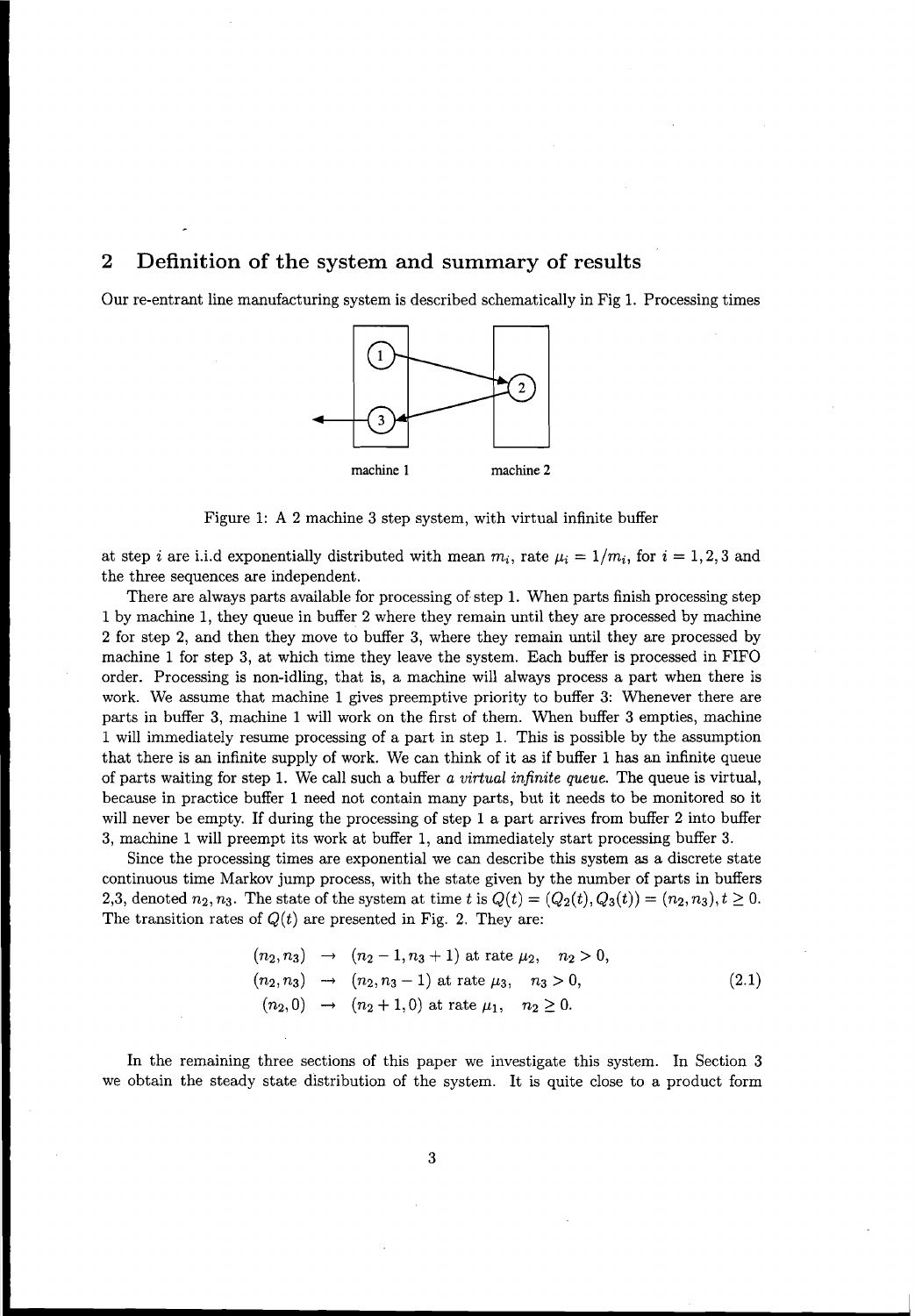

Figure 2: Transition rates for the Markovian states of the re-entrant system

distribution, in fact for  $n_2, n_3 > 0$ :

$$
\lim_{t \to \infty} \mathbb{P}(Q_2(t) = n_2, Q_3(t) = n_3 | Q_2(t) > 0, Q_3(t) > 0) = (1 - \alpha_2) \alpha_2^{n_2 - 1} (1 - \alpha_3) \alpha_3^{n_3 - 1}, \quad n_2, n_3 = 1, 2, \dots
$$
\n(2.2)

The marginal steady state distributions of both *Q2* and *Q3* are that of a *GI/M/1* system, which is intriguing, since the arrival streams into *Q2* and into *Q3* are not independent.

In Section 4 we derive sample path properties of the process: Machine 1 will undergo cycles of work on buffer 1, which we call push periods, and work on buffer 3, which we call pull periods. Machine 2 will alternate between busy and idle periods. We derive properties of the length of these periods, and of the state of the system at the start and the end of these periods.

In Section 5 we analyze the dependence of system performance on parameter values. For  $m_2$  we show that as  $m_2$  increases from 0 to  $m_1 + m_3$  the steady state contents of both buffers increase, and we derive the limiting steady state distributions as  $m_2 \searrow 0$  and as  $m_2 \nearrow m_1 + m_3$ . For  $m_1, m_3$  we consider  $m_1 + m_3 = a_1$  constant and we show that as  $m_3/m_1$  increases, again the steady state contents of both buffers increase, and we derive the limiting steady state distributions as  $m_3 \searrow 0$  and as  $m_3 \nearrow a_1$ . Of particular interest is the last case: When  $m_2$  is fixed, and  $a_1 = m_1 + m_3 > m_2$  is fixed, and we let  $m_1 \searrow 0$  and  $m_3 \nearrow a_1$ , the queue lengths explode. If we then scale space and time by  $m_1$  we obtain a a *stable but* random fluid limit.

# **3 Steady state distribution**

Our main result in this section is the solution of the balance equations to obtain the steady state distribution of the network, when  $m_1 + m_3 > m_2$ .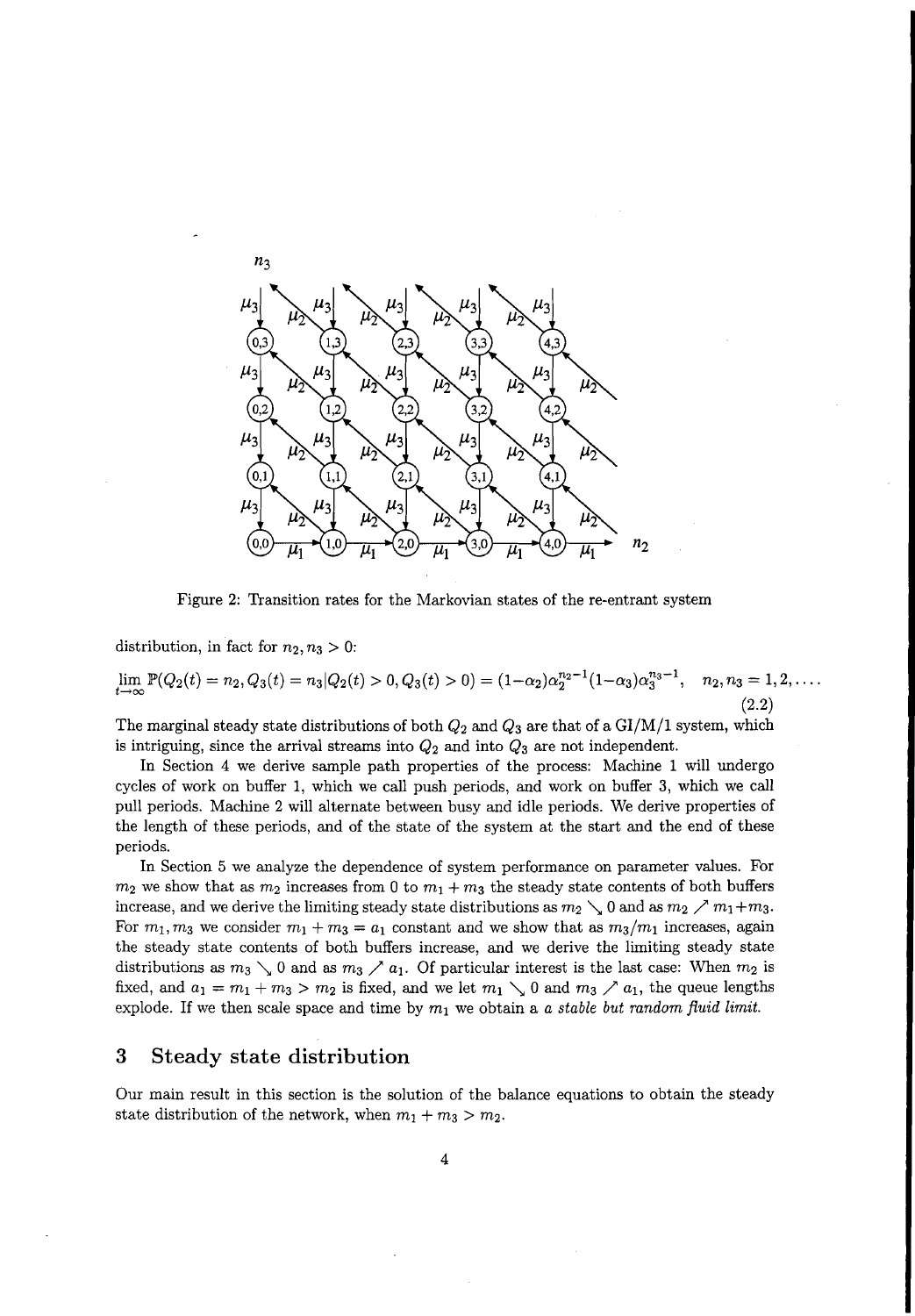**Theorem 3.1** *The steady state distribution of the Markov jump process Q(t) for the case that*  $m_1 + m_3 > m_2$  *is:* 

 $\sim$ 

$$
\lim_{t \to \infty} \mathbb{P}(Q(t) = (n_2, n_3)) = \begin{cases} \frac{m_1}{m_1 + m_3} \left(1 - \alpha_2\right) \alpha_2^{n_2} \alpha_3^{n_3}, & n_2 > 0 \text{ and } n_3 \ge 0 \text{ or } (n_2, n_3) = (0, 0), \\ \frac{m_3}{m_1 + m_3} \left(1 - \alpha_2\right) \alpha_3^{n_3 - 1}, & n_2 = 0 \text{ and } n_3 > 0, \end{cases} \tag{3.1}
$$

*where:*

$$
\alpha_3 = \frac{\mu_1 + \mu_2 + \mu_3 - \sqrt{(\mu_1 + \mu_2 + \mu_3)^2 - 4\mu_1\mu_3}}{2\mu_3}, \qquad (3.2)
$$

$$
\alpha_2 = \frac{\mu_1}{\mu_2} \frac{-\mu_1 - \mu_2 + \mu_3 + \sqrt{(\mu_1 + \mu_2 + \mu_3)^2 - 4\mu_1\mu_3}}{2\mu_3}.
$$
 (3.3)

**Proof.** The balance equations for the steady state probabilities are:

$$
(\mu_2 + \mu_3)P(n_2, n_3) = \mu_3 P(n_2, n_3 + 1) + \mu_2 P(n_2 + 1, n_3 - 1), \qquad n_2, n_3 > 0, \quad (3.4)
$$

$$
(\mu_1 + \mu_2)P(n_2, 0) = \mu_3 P(n_2, 1) + \mu_1 P(n_2 - 1, 0), \qquad n_2 > 0,
$$
\n(3.5)

$$
\mu_3 P(0, n_3) = \mu_3 P(0, n_3 + 1) + \mu_2 P(1, n_3 - 1), \qquad n_3 > 0,
$$
\n(3.6)

$$
\mu_1 P(0,0) = \mu_3 P(0,1). \tag{3.7}
$$

We first solve the equations (3.4, 3.5), for all  $n_2 > 0, n_3 \ge 0$ . We use as trial solution:  $\alpha_2^{n_2} \alpha_3^{n_3}$ . Substituting in (3.4) and cancelling  $\alpha_2^{n_2}\alpha_3^{n_3-1}$ , and substituting in (3.5) and cancelling  $\alpha_2^{n_2-1}$ , we get two equations for  $\alpha_2, \alpha_3$ :

$$
(\mu_2 + \mu_3)\alpha_3 = \mu_3\alpha_3^2 + \mu_2\alpha_2, \tag{3.8}
$$

$$
(\mu_1 + \mu_2)\alpha_2 = \mu_3\alpha_2\alpha_3 + \mu_1. \tag{3.9}
$$

From (3.9) we get  $\alpha_2$  in terms of  $\alpha_3$ :

$$
\alpha_2 = \frac{\mu_1}{\mu_1 + \mu_2 - \mu_3 \alpha_3} \,. \tag{3.10}
$$

Note from (3.10) that:

$$
0 < \alpha_2 < 1 \quad \Leftrightarrow \alpha_3 < \frac{\mu_2}{\mu_3} \,. \tag{3.11}
$$

Substituting (3.10) in (3.8), and multiplying by  $\mu_1 + \mu_2 - \mu_3 \alpha_3$  we get a cubic equation for  $\alpha_3$ , one of whose roots is  $\alpha_3 = \frac{\mu_2}{\mu_3}$ .

$$
f(\alpha_3) = (\mu_1 + \mu_2 - \mu_3 \alpha_3)((\mu_2 + \mu_3)\alpha_3 - \mu_3 \alpha_3^2) - \mu_1 \mu_2 = (3.12)
$$

$$
= \mu_3^2 \alpha_3^3 - \mu_3 (\mu_1 + 2\mu_2 + \mu_3) \alpha_3^2 + (\mu_1 + \mu_2)(\mu_2 + \mu_3) \alpha_3 - \mu_1 \mu_2 = \qquad (3.13)
$$

$$
= (\mu_3 \alpha_3 - \mu_2)(\mu_3 \alpha_3^2 - (\mu_1 + \mu_2 + \mu_3)\alpha_3 + \mu_1) = 0. \tag{3.14}
$$

If we take the derivative of  $f(\alpha_3)$  and evaluate it at the root  $\alpha_3 = \frac{\mu_2}{\mu_3}$  we get:

$$
f'(\alpha_3)|_{\alpha_3 = \frac{\mu_2}{\mu_3}} = 3\mu_3^2 \alpha_3^2 - 2\mu_3(\mu_1 + 2\mu_2 + \mu_3)\alpha_3 + (\mu_1 + \mu_2)(\mu_2 + \mu_3)|_{\alpha_3 = \frac{\mu_2}{\mu_3}} = (3.15)
$$
  
=  $3\mu_2^2 - 2\mu_2(\mu_1 + 2\mu_2 + \mu_3) + (\mu_1 + \mu_2)(\mu_2 + \mu_3) =$   
=  $\mu_1 \mu_3 - \mu_1 \mu_2 - \mu_2 \mu_3 = \mu_1 \mu_2 \mu_3 (m_2 - m_1 - m_3),$  (3.16)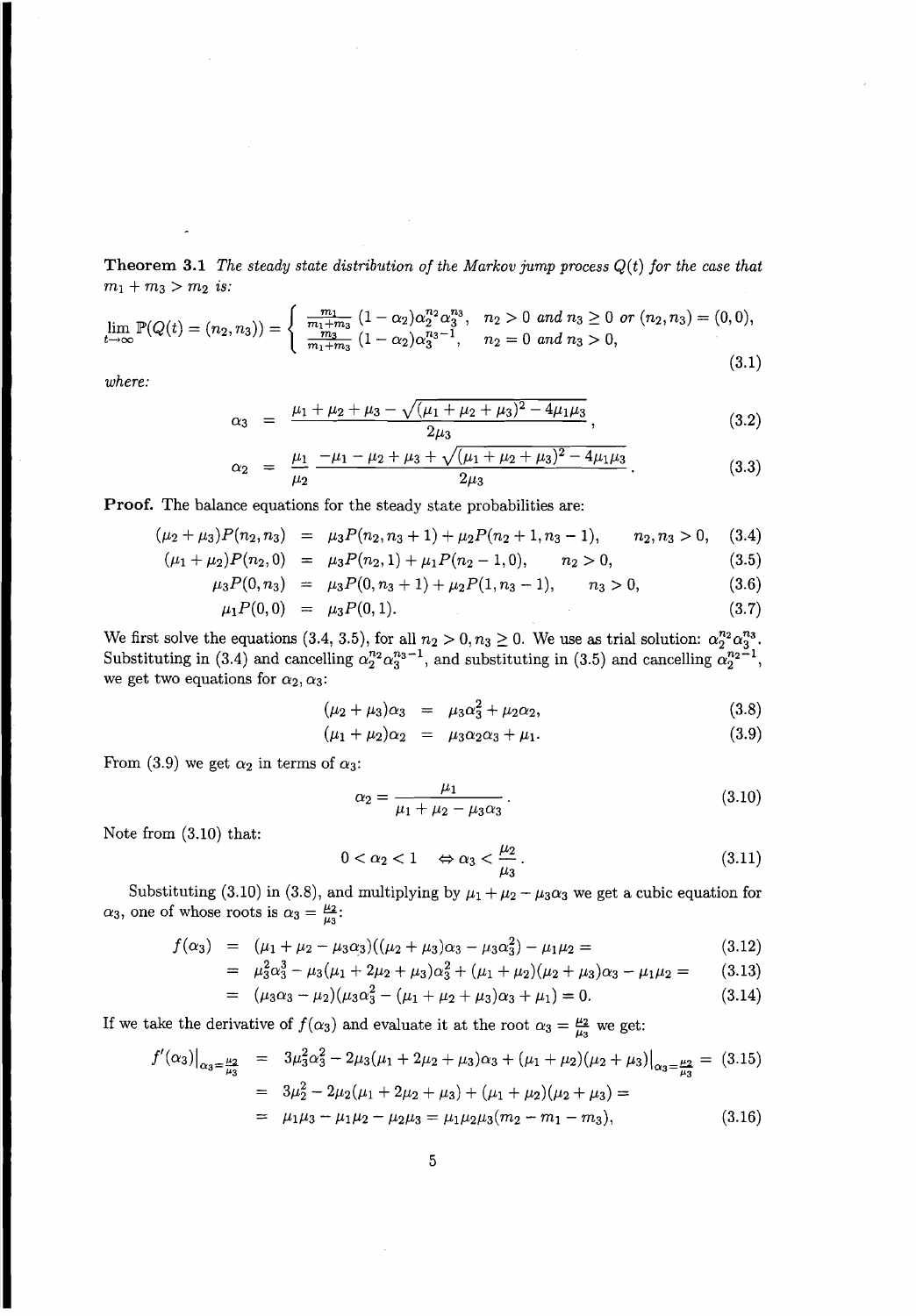so that

$$
f'(\alpha_3)|_{\alpha_3 = \frac{\mu_2}{\mu_3}} < 0 \Leftrightarrow m_1 + m_3 > m_2. \tag{3.17}
$$

Hence for the case that  $m_1 + m_3 > m_2$  the remaining two roots of the cubic equation are both of them real, one of them smaller and one of them larger than the root at  $\frac{\mu_2}{\mu_3}$ . Since we are only interested in  $0 < \alpha_2 < 1$  we will choose the smaller of these roots,

$$
\alpha_3 = \frac{\mu_1 + \mu_2 + \mu_3 - \sqrt{(\mu_1 + \mu_2 + \mu_3)^2 - 4\mu_1\mu_3}}{2\mu_3}.
$$
\n(3.18)

By  $f(0) = -\mu_1\mu_2 < 0$ , we have  $\alpha_3 > 0$ . It is also easily seen from (3.18) that  $\alpha_3 < 1$ . Substituting  $(3.18)$  in  $(3.10)$  we get, after some manipulations:

$$
\alpha_2 = \frac{\mu_1}{\mu_2} \frac{-\mu_1 - \mu_2 + \mu_3 + \sqrt{(\mu_1 + \mu_2 + \mu_3)^2 - 4\mu_1\mu_3}}{2\mu_3} = \frac{\mu_1}{\mu_2} (1 - \alpha_3). \tag{3.19}
$$

We now need to consider the balance equations (3.6), at  $n_2 = 0$ ,  $n_3 > 0$ . Note that none of  $P(0, n_3)$ ,  $n_3 > 0$ , appear in the equations  $(3.4, 3.5)$  for  $P(n_2, n_3)$ ,  $n_2 > 0$ ,  $n_3 \ge 0$ . To solve  $(3.6)$  for  $P(0, n_3)$ ,  $n_3 > 0$ , we now substitute the solution:  $P(1, n_3 - 1) = \alpha_2 \alpha_3^{n_3 - 1}$ ,  $n_3 > 0$ :

$$
\mu_3 P(0, n_3) = \mu_3 P(0, n_3 + 1) + \mu_2 \alpha_2 \alpha_3^{n_3 - 1}, \qquad n_3 > 0. \tag{3.20}
$$

This is a simple difference equation, for which we try the solution  $ca_3^{n_3}$ . Substituting this trial solution, and cancelling  $\alpha_3^{n_3-1}$  we get an equation for the value of c:

$$
\mu_3 c \alpha_3 = \mu_3 c \alpha_3^2 + \mu_2 \alpha_2,\tag{3.21}
$$

from which (by the use of  $(3.19)$ ):

$$
c = \frac{\mu_2 \alpha_2}{\mu_3 \alpha_3 (1 - \alpha_3)} = \frac{\mu_1}{\mu_3 \alpha_3}.
$$
 (3.22)

Note that  $c\alpha_3^{n_3}$  is a convergent solution. The general solution to the difference equation (3.20) is obtained by adding the general solution of the homogeneous equations. However, this is simply a constant, and so  $c\alpha_3^{n_3}$  is the only convergent solution.

The remaining  $P(0,0)$  appears in equation (3.5) for  $P(1,0)$ , and in equation (3.7). From the former we get:

$$
P(0,0) = (1 + \frac{\mu_2}{\mu_1})P(1,0) - \frac{\mu_3}{\mu_1}P(1,1),
$$
\n(3.23)

from the latter equation we get:

$$
P(0,0) = \frac{\mu_3}{\mu_1} P(0,1). \tag{3.24}
$$

These two expressions for  $P(0,0)$  can be seen to agree, in view of  $(3.9)$ . This is as expected by a well known general result, since one of the equations in the full set of balance equations is redundant.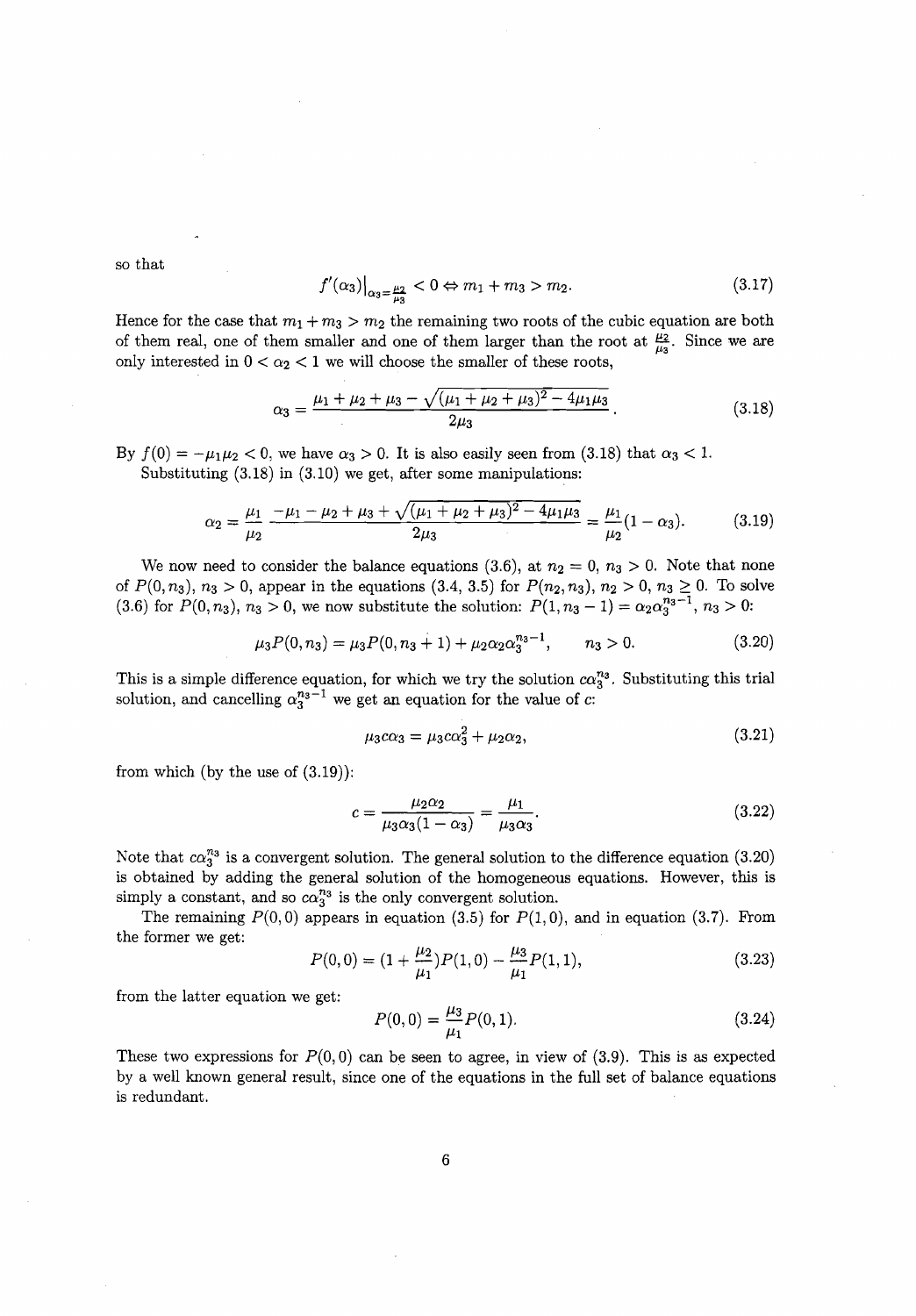We have derived a complete non-negative and convergent solution for the balance equations:

$$
P(0,0) = C,P(0,n_3) = C \frac{\mu_1}{\mu_3} \alpha_3^{n_3-1}, \qquad n_3 > 0P(n_2,n_3) = C \alpha_2^{n_2} \alpha_3^{n_3}, \qquad n_2 > 0, n_3 \ge 0,
$$
 (3.25)

and it remains to calculate the value of  $C$  which will normalize the sum of the probabilities to 1.

Adding up we get:

$$
C^{-1} = 1 + \frac{\mu_1}{\mu_3} \frac{1}{1 - \alpha_3} + \frac{\alpha_2}{1 - \alpha_2} \frac{1}{1 - \alpha_3},
$$
\n(3.26)

from which we get, after using  $(3.19)$  and  $(3.14)$ :

$$
C = \frac{m_1}{m_1 + \frac{m_2}{1 - \alpha_2} + \frac{m_3}{1 - \alpha_3}} = \frac{m_1}{m_1 + m_3} \ (1 - \alpha_2). \tag{3.27}
$$

The last expression for the normalizing constant can also be verified indirectly. Summing up (3.25) over  $n_2$  for  $n_3 = 0$  we get:

$$
\lim_{t \to \infty} \mathbb{P}(Q_3(t) = 0) = C \frac{1}{1 - \alpha_2}.
$$

But the steady state probability that  $Q_3(t) = 0$  is the long term fraction of time that buffer 3 is empty, and this is exactly the fraction of time that machine 1 is working on buffer 1, which for a stable system equals  $\frac{m_1}{m_1+m_3}$ .

This completes the proof.  $\blacksquare$ 

Immediately from the steady state distribution we get the following facts:

#### Marginal Steady State Distributions

$$
\lim_{t \to \infty} \mathbb{P}(Q_2(t) = n_2) = \begin{cases} 1 - \frac{m_2}{m_1 + m_3} & n_2 = 0, \\ \frac{m_2}{m_1 + m_3} (1 - \alpha_2) \alpha_2^{n_2 - 1} & n_2 > 0, \end{cases}
$$
(3.28)

$$
\lim_{t \to \infty} \mathbb{P}(Q_3(t) = n_3) = \begin{cases} \frac{m_1}{m_1 + m_3} & n_3 = 0, \\ \frac{m_3}{m_1 + m_3} (1 - \alpha_3) \alpha_3^{n_3 - 1} & n_3 > 0. \end{cases}
$$
(3.29)

Here the steady state probability that  $Q_3 = 0$  equals the fraction of time that machine 1 is working on buffer 1. The steady state probability that  $Q_2 = 0$  equals the fraction of idle time of machine 2 which results from  $m_1 + m_3 > m_2$ . The tails of the marginal distributions are geometric.

We recall that this is exactly the steady state distribution of a *GI/M/1* queue, where the probability that the queue is empty is 1 minus the traffic intensity, and the probability of the queue length when it is not empty is geometric with parameter  $\alpha$  which is the solution of the equation  $\alpha = E(e^{-(1-\alpha)A})$  where A is the inter-arrival time random variable, see [2]. This is intriguing, because the queues at buffers 2 and 3 are not  $GI/M/1$  - in fact the input streams into the buffers are far from GI inputs.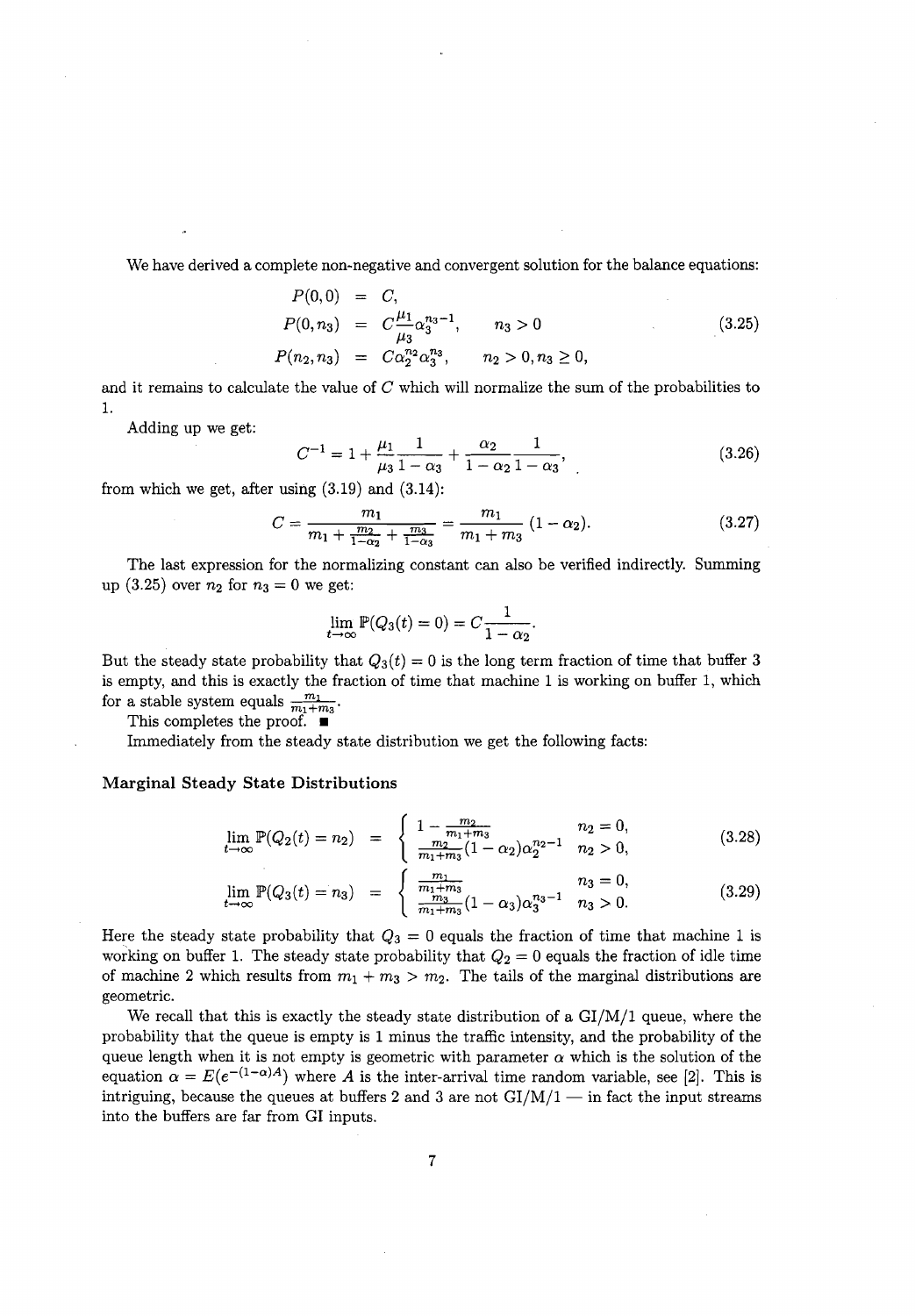#### Conditional Joint Distributions

Conditional on both  $Q_2 > 0$  and  $Q_3 > 0$ , the joint steady state distribution of the queues in both stations has the product form:

$$
\lim_{t \to \infty} \mathbb{P}(Q_2(t) = n_2, Q_3(t) = n_3 | Q_2(t) > 0, Q_3(t) > 0) = (1 - \alpha_2) \alpha_2^{n_2 - 1} (1 - \alpha_3) \alpha_3^{n_3 - 1}, \quad n_2, n_3 = 1, 2, \dots
$$
\n(3.30)

#### Moments of the Steady State Distributions

In steady state we have:

$$
\mathbb{E}(Q_2) = \frac{m_2}{m_1 + m_3} \frac{1}{1 - \alpha_2},
$$
\n
$$
\mathbb{E}(Q_3) = \frac{m_3}{m_1 + m_3} \frac{1}{1 - \alpha_3},
$$
\n
$$
\mathbb{V}(Q_2) = \frac{m_2}{m_1 + m_3} \frac{1 + \alpha_2}{(1 - \alpha_2)^2} - \left(\frac{m_2}{m_1 + m_3}\right)^2 \frac{1}{(1 - \alpha_2)^2},
$$
\n
$$
\mathbb{V}(Q_3) = \frac{m_3}{m_1 + m_3} \frac{1 + \alpha_3}{(1 - \alpha_3)^2} - \left(\frac{m_3}{m_1 + m_3}\right)^2 \frac{1}{(1 - \alpha_3)^2},
$$
\n
$$
\text{Cov}(Q_2, Q_3) = \frac{m_2}{m_1 + m_3} \left(\alpha_3 - \frac{m_3}{m_1 + m_3}\right) \frac{1}{1 - \alpha_2} \frac{1}{1 - \alpha_3}.
$$
\n(3.31)

# 4 **Sample path properties**

#### 4.1 Push and **pull** periods

The process proceeds alternately through periods in which  $n_3 = 0$  and machine 1 is processing buffer 1, and periods in which  $n_3 > 0$  and machine 1 is processing buffer 3. We call the latter *pull periods,* in which the total number of parts in the system decreases, and the former *push periods,* in which the total number of parts in the system increases. Of course, in steady state

$$
\frac{\mathbb{E}(PushPeriod)}{\mathbb{E}(FullPeriod)} = \frac{m_1}{m_3}.
$$

Define as  $B_n$  the number of parts in buffer 2 at the beginning of the *n*th push period. Define as  $C_n$  the number of parts in buffer 2 at the end of the *n*th push period, just before a part moves from buffer 2 to buffer 3.

Clearly,  $\{B_n, n = 0, 1, \ldots\}$  and  $\{C_n, n = 1, 2, \ldots\}$ , are Markov chains, and the sequence  $B_0, C_0, B_1, C_1, \ldots$  is a Markov chain with alternating transition probabilities. Let  $\mathbf{B} = (b_{ij})$  be the transition probabilites from  $B_n$  to  $C_n$ , and  $C = (c_{ij})$  be the transition probabilites from  $C_n$  to  $B_{n+1}$ .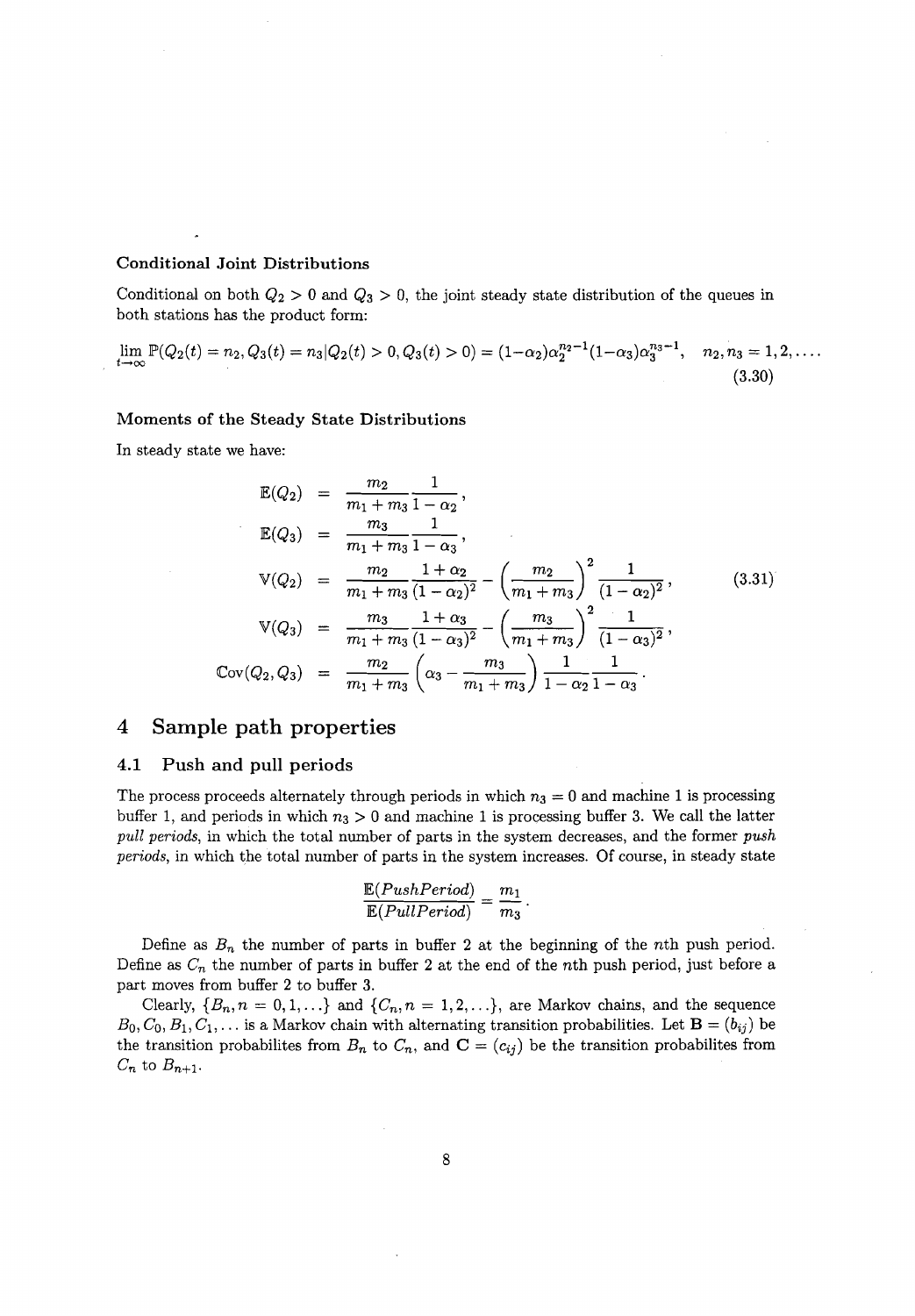#### Proposition 4.1

$$
b_{ij} = \mathbb{P}(C_n = j | B_n = i) = \begin{cases} \frac{\mu_2}{\mu_1 + \mu_2} \left(\frac{\mu_1}{\mu_1 + \mu_2}\right)^{j-i}, & j \ge i > 0, \\ \frac{\mu_2}{\mu_1 + \mu_2} \left(\frac{\mu_1}{\mu_1 + \mu_2}\right)^{j-1}, & j > i = 0, \end{cases}
$$
(4.1)  

$$
c_{ij} = \mathbb{P}(B_{n+1} = j | C_n = i) = \begin{cases} \left(\begin{array}{c} 2(i-j) - 1 \\ i-j \end{array}\right) \frac{1}{2(i-j) - 1} \frac{(\mu_2/\mu_3)^{i-j-1}}{(1 + \mu_2/\mu_3)^{2(i-j-1)}}, & j = 1, 2, \ldots, i-1, \\ 1 - \sum_{k=1}^{i-1} \left(\begin{array}{c} 2k - 1 \\ k \end{array}\right) \frac{1}{2k - 1} \frac{(\mu_2/\mu_3)^{k-1}}{(1 + \mu_2/\mu_3)^{2k-1}}, & j = 0. \end{cases}
$$
(4.2)

**Proof.** If  $B_n = 0$ , then the push period will start with machine 2 idle until machine 1 completes the processing of one part out of buffer 1. The remainder of the push period consists of the processing time of one part by machine 2. During that time machine 1 will complete the processing of an additional  $L$  parts, where  $L$  is a geometric random variable,

$$
\mathbb{P}(L=\ell) = \frac{\mu_2}{\mu_1 + \mu_2} \left(\frac{\mu_1}{\mu_1 + \mu_2}\right)^{\ell}, \qquad l = 0, 1, \dots
$$

This proves (4.1).

If a push period ends with i parts, then the pull period starts with  $i - 1$  parts in buffer 2 and 1 part in buffer 3 (the part that finished processing in buffer 2 and moved to buffer 3, thus starting the pull period). At this point buffer 3 acts like an *M/M/1* queue, and the pull period corresponds to a busy period of that queue, truncated by the total number i. Let *K* be the number of customers served in a busy period of an  $M/M/1$  queue, with arrival rate  $\mu_2$ , and service rate  $\mu_3$ . Then (see [9], Section 2.3.1 or [2] §II2.2, eq. 2.43):

$$
\mathbb{P}(K=k) = \binom{2k-1}{k} \frac{1}{2k-1} \frac{(\mu_2/\mu_3)^{k-1}}{(1+\mu_2/\mu_3)^{2k-1}}, \qquad k = 1, 2, ....
$$

If a push period ended with i and the busy period serves  $k$  then at the end of the pull period there will be  $j = (i - k)^+$  parts left in buffer 2. This proves (4.2).  $\blacksquare$ 

Fig 3 illustrates the push and pull periods. Against the horizontal time axis we plot the level of buffer 2 on the positive side, and the level of buffer 3 on the negative side.

#### 4.2 Steady state distribution at beginning and end of push period

We can easily obtain the steady state distributions of  $B_n$  and  $C_n$  from the steady state distribution of  $(Q_2, Q_3)$ .

Proposition 4.2 *The steady state distribution of the level of buffer* 2 *at the beginning and the end of a push period are:*

$$
\lim_{n \to \infty} \mathbb{P}(B_n = k) = \begin{cases} 1 - \frac{m_2}{m_3} \alpha_3, & k = 0, \\ \frac{m_2}{m_3} \alpha_3 (1 - \alpha_2) \alpha_2^{k-1}, & k = 1, 2, \dots, \end{cases}
$$
(4.3)

$$
\lim_{n \to \infty} \mathbb{P}(C_n = k) = (1 - \alpha_2)\alpha_2^{k-1}, \quad k = 1, 2, \dots
$$
 (4.4)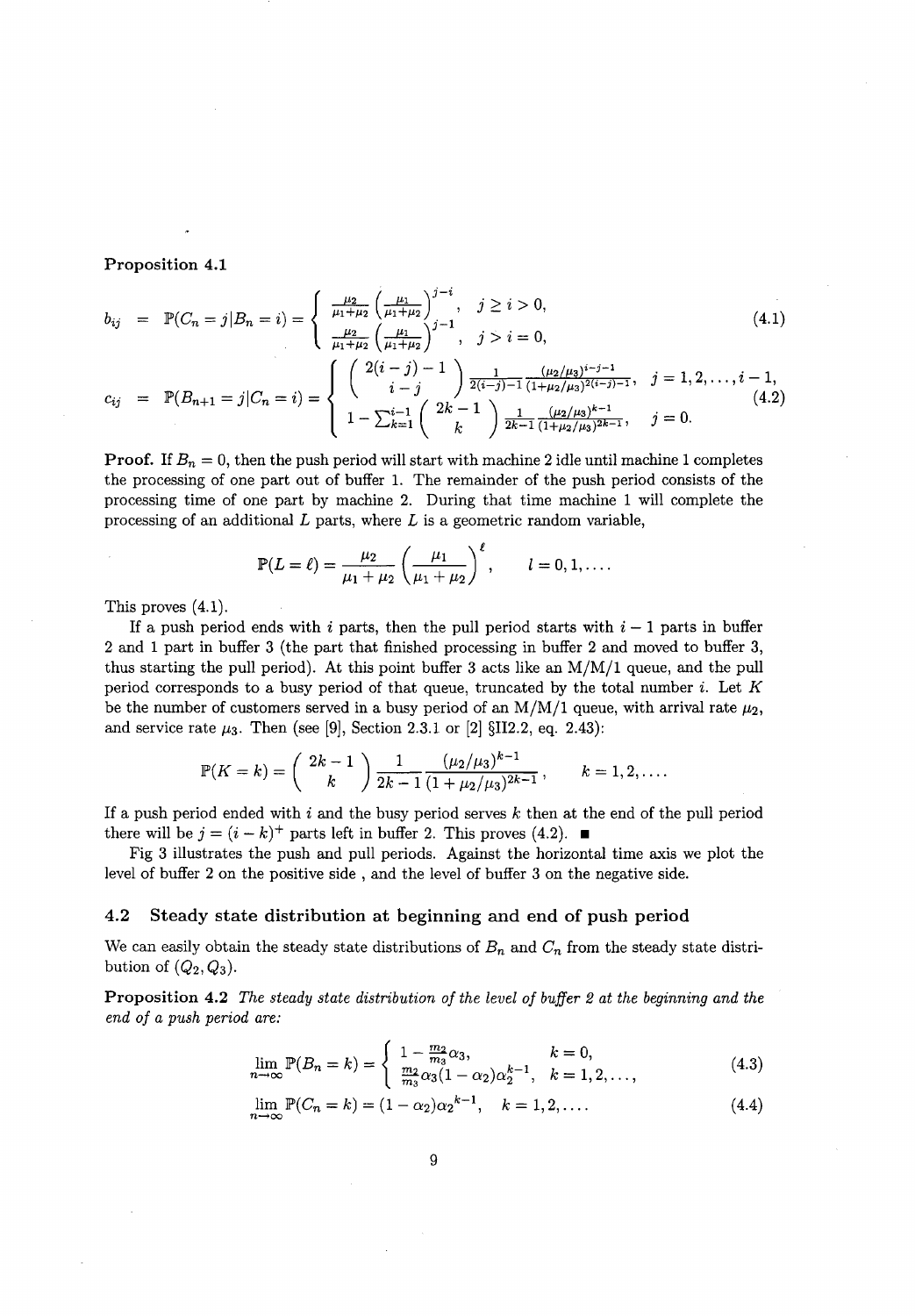

Figure 3: Push and Pull perioods

Proof. Consider first the end of a push period. The system always enters a pull period from state  $(Q_2(t), Q_3(t)) = (k, 0), k > 0$  when machine 2 completes the processing of a part. The steady state rate at which this happens is  $\mu_2 P(k, 0)$ . Hence, the steady state rate at which the system enters pull periods is  $\mu_2 \sum_{j=1}^{\infty} P(j, 0)$ , and the steady state rate at which the system enters a pull period from a push period which ended at the level  $C_n = k$  is  $\mu_2 P(k, 0)$ . Hence the long term fraction of push periods which end at level  $C_n = k$  is  $\mu_2 P(k, 0)/\mu_2 \sum_{j=1}^{\infty} P(j, 0)$ . This long term fraction is the steady state probability of  $C_n = k$ .

Using the steady state probabilities (3.1),

$$
P(k,0) = \frac{m_1}{m_1 + m_3} (1 - \alpha_2) \alpha_2^k,
$$

and (4.4) follows immediately.

Consider next the beginning of a push period. The system always enters a push period from state  $(Q_2(t), Q_3(t)) = (k, 1), k \geq 0$  when machine 1 completes the processing of the last part in buffer 3. The same argument as for *C*<sup>n</sup> shows that the steady state probability of  $B_n = k$  is  $\mu_3 P(k, 1)/\mu_3 \sum_{j=0}^{\infty} P(j, 1)$ , where

$$
P(k,1) = \begin{cases} \frac{m_3}{m_1 + m_3} (1 - \alpha_2), & k = 0, \\ \frac{m_1}{m_1 + m_3} (1 - \alpha_2) \alpha_2^k \alpha_3, & k = 1, 2, \dots. \end{cases}
$$

Hence, we get that the steady state probability that  $B_n$  equals 0 is:  $\frac{m_3(1-\alpha_2)}{m_1\alpha_2\alpha_3+m_3(1-\alpha_2)}$ . It is now a matter of simple algebraic manipulations to show that this equals  $1-\frac{m_2}{m_2}\alpha_3$  and (4.3) follows immediately.  $\blacksquare$ 

#### 4.3 Steady state duration of push and pull periods

We denote by  $T_n^{\text{Push}}$  and  $T_n^{\text{pull}}$  the duration of the nth Push period and the nth Pull period. The durations of push periods are easy, we have trivially: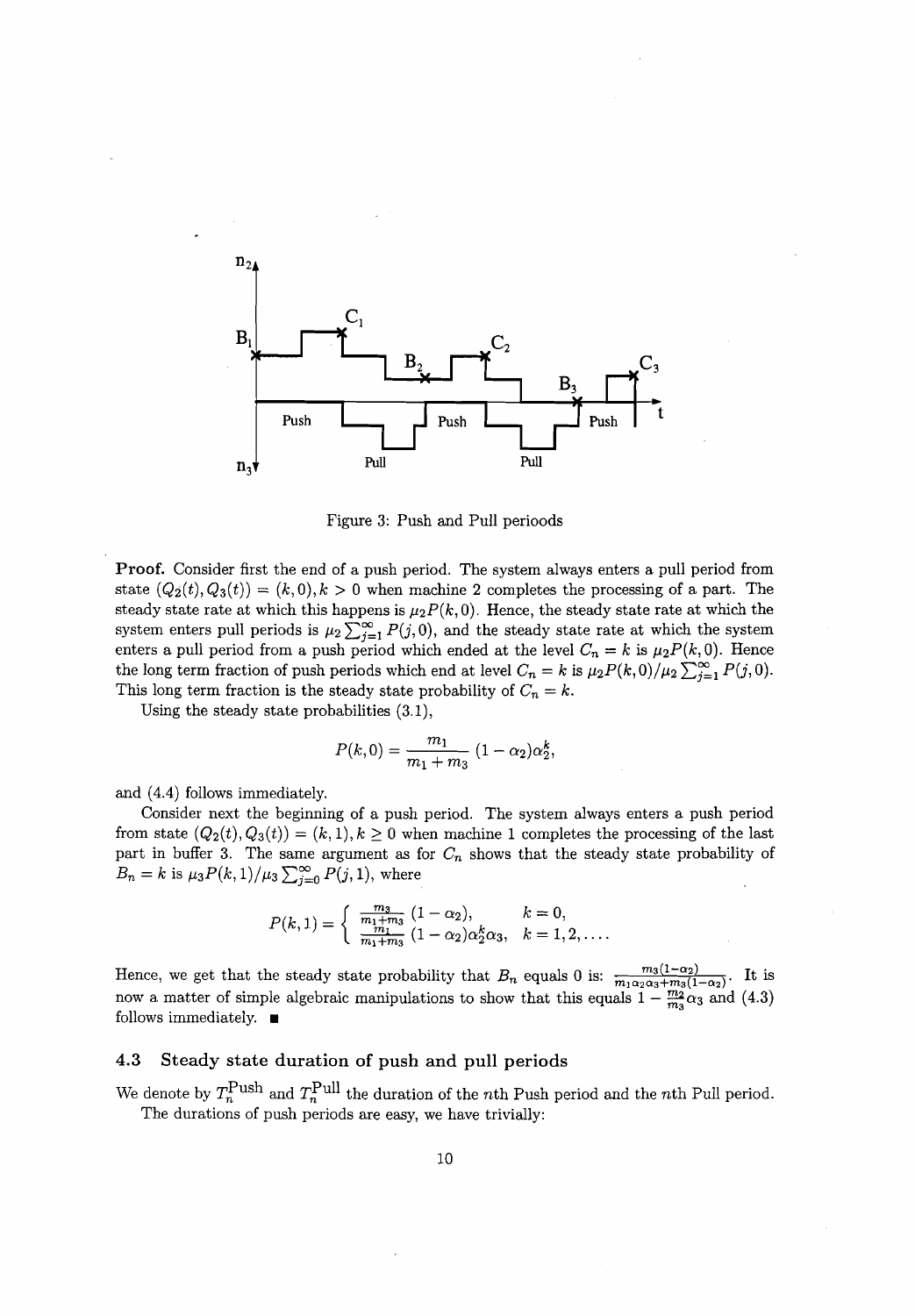**Proposition 4.3** *A push period which starts with*  $B_n > 0$  *has duration*  $T_n^{Push} \sim \exp(\mu_2)$ . *A* **Proposition 4.3** A push period which starts with  $B_n > 0$  has duration  $T_n^{Fush} \sim \exp(\mu_2)$ . A push period which starts with  $B_n = 0$  has duration which is the sum of a buffer 1 and buffer 2 *service times,*  $T_n^{Push} \sim \exp(\mu_1) * \exp(\mu_2)$  *(convolution of two exponential distributions).* The *steady state distribution of a push period has probability density function:*

$$
\lim_{n \to \infty} f(T_n^{Push} = t) = \frac{m_3 - m_1 \alpha_3}{m_3(m_2 - m_1)} e^{-\frac{t}{m_2}} - \frac{m_3 - m_2 \alpha_3}{m_3(m_2 - m_1)} e^{-\frac{t}{m_1}}.
$$
(4.5)

We consider now the pull periods. A pull period which starts with  $C_n = k$  consists of a busy period of the  $M/M/1$  queue with input rate  $\mu_2$  and service rate  $\mu_3$ , truncated by a total number of arrivals which does not exceed  $k$ . The distribution of this conditional duration of a pull period is not straightforward, and not very illuminating.

Instead we will calculate the steady state distribution of pull periods, i.e., the  $n \to \infty$ 's pull period. This steady state pull period will start from  $C_{\infty}$  which is  $\sim$  geometric(1 -  $\alpha_2$ ) (see (4.4)). We need then to consider a pull period which starts with *K* parts, and is therefore truncated at *K* services, where *K* is a random variable, with geometric distribution with parameter  $1 - \alpha_2$ .

This *K* truncated busy period can be presented somewhat differently: Consider the *MIMI*1 queue in buffer 3, with input rate  $\mu_2$  and service rate  $\mu_3$ , while the input source (buffer 2) is not yet empty. Then one of the following can happen: Either buffer 3 completes a service, with rate  $\mu_3$ , and the queue in buffer 3 decreases, or an input occurs out of buffer 2 into buffer 3, which increases the queue in buffer 3 by 1. **In** the latter case, buffer 2 will decrease by 1. Since it started off with *K* parts, and was not empty before, there is a probability of  $\alpha_2$  that it is still not empty, and a probability  $1 - \alpha_2$  that the part that moved to buffer 3 was the last part, and buffer 2 is now empty. These two distinct events occur with rates  $\mu_2\alpha_2$  and  $\mu_2(1 - \alpha_2)$ . We can then describe the state of the queue of buffer 3 by the number of parts in the buffer, plus an indicator of the state of buffer 2. This indicator is 1 if buffer 2 is still not empty and is 0 if buffer 2 is empty. The transition rates of this process are:

$$
(n_3, 1) \rightarrow (n_3 - 1, 1)
$$
 at rate  $\mu_3$ ,  $n_3 > 0$ ,  
\n $(n_3, 1) \rightarrow (n_3 + 1, 1)$  at rate  $\mu_2 \alpha_2$ ,  $n_3 \ge 0$ ,  
\n $(n_3, 1) \rightarrow (n_3 + 1, 0)$  at rate  $\mu_2 (1 - \alpha_2)$ ,  $n_3 \ge 0$ ,  
\n $(n_3, 0) \rightarrow (n_3 - 1, 0)$  at rate  $\mu_3$ ,  $n_3 > 0$ .

For the continuous time Markov jump process defined by (4.6) we can define return times  $T(n_3, i)$  as the time to return to states  $(0, 0)$  or  $(0, 1)$  when buffer 3 is empty, starting from state  $(n_3, i)$ . In particular, the steady state pull period is the mixture random variable  $T$  given by

$$
T = \begin{cases} T(1,1) & \text{w.p. } \alpha_2, \\ T(1,0) & \text{w.p. } 1 - \alpha_2. \end{cases}
$$

We can now set up difference equations for the Laplace-Stieltjes transform (LST) of these return times,  $T(n_3, i)$  (which is a function of a variable *s* but we drop *s* to simplify notation),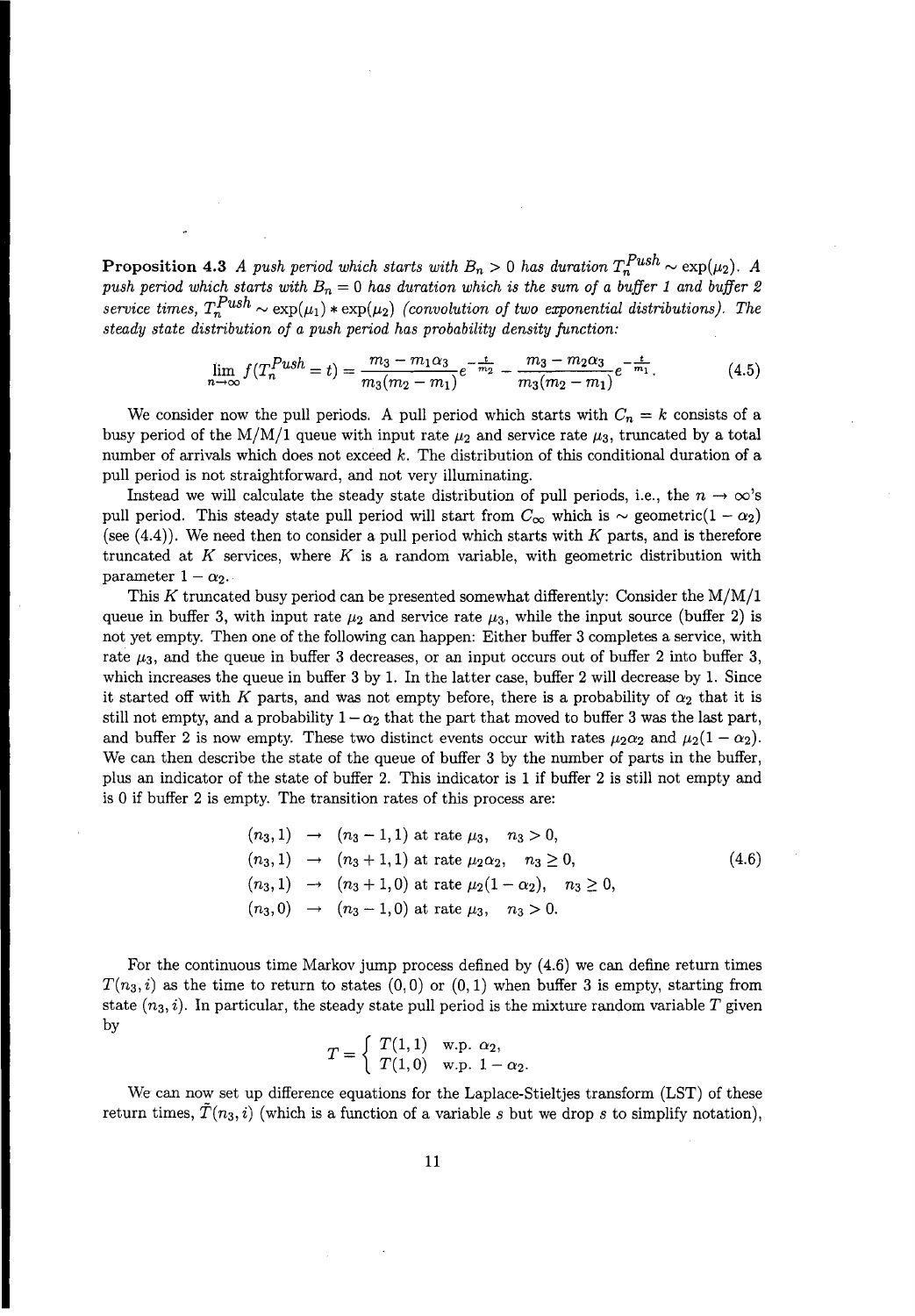

Figure 4: Transition rates for the marked buffer 3 process in a pull period

and thus obtain the LST of the steady state pull period duration. We can then invert the LST and obtain its distribution.

The system (4.6) stays in state  $(k,1)$  for a duration  $\sim \exp(\mu_2 + \mu_3)$ , and then transits to one of the states  $(k-1,1)$ ,  $(k+1,1)$ ,  $(k+1,0)$ . From each of those it will then have an independent remaining return time, hence:

$$
\tilde{T}(k,1)=\frac{\mu_2+\mu_3}{\mu_2+\mu_3+s}\left[\frac{\mu_3}{\mu_2+\mu_3}\tilde{T}(k-1,1)+\frac{\mu_2\alpha_2}{\mu_2+\mu_3}\tilde{T}(k+1,1)+\frac{\mu_2(1-\alpha_2)}{\mu_2+\mu_3}\tilde{T}(k+1,0)\right],\quad k=1,2,3,\ldots.
$$

Also,  $T(k,0)$  is  $\sim$  Erlang $(k,\mu_3)$ , and  $T(0,1) = T(0,0) = 0$ . Hence the difference equations for the LSTs are:

$$
(\mu_2 + \mu_3 + s)\tilde{T}(k, 1) = \mu_3 \tilde{T}(k-1, 1) + \mu_2 \alpha_2 \tilde{T}(k+1, 1) + \mu_2 (1-\alpha_2) \tilde{T}(k+1, 0), \quad k = 1, 2, 3, \dots,
$$
\n(4.7)

with boundary terms:

$$
\tilde{T}(0,1) = 1,\n\tilde{T}(k,0) = \left(\frac{\mu_3}{\mu_3 + s}\right)^k, \quad k \ge 0.
$$
\n(4.8)

Standard technique leads to the solution of these:

$$
\tilde{T}(k,1) = (1-d)\lambda^k + d\left(\frac{\mu_3}{\mu_3 + s}\right)^k, \quad k \ge 0,
$$
\n(4.9)

where

$$
\lambda = \frac{\mu_2 + \mu_3 + s - \sqrt{(\mu_2 + \mu_3 + s)^2 - 4\mu_2\mu_3\alpha_2}}{2\mu_2\alpha_2} \tag{4.10}
$$

$$
d = \frac{\mu_3(1-\alpha_2)}{\mu_3(1-\alpha_2)+s} \tag{4.11}
$$

Note that  $\alpha_3\lambda$  is exactly the LST of the busy period of an  $M/M/1$  queue with arrival rate  $\frac{\mu_2 \alpha_2}{\alpha_2}$  and service rate  $\mu_3 \alpha_3$ , see eq. 5.144 in [5]. We therefore have: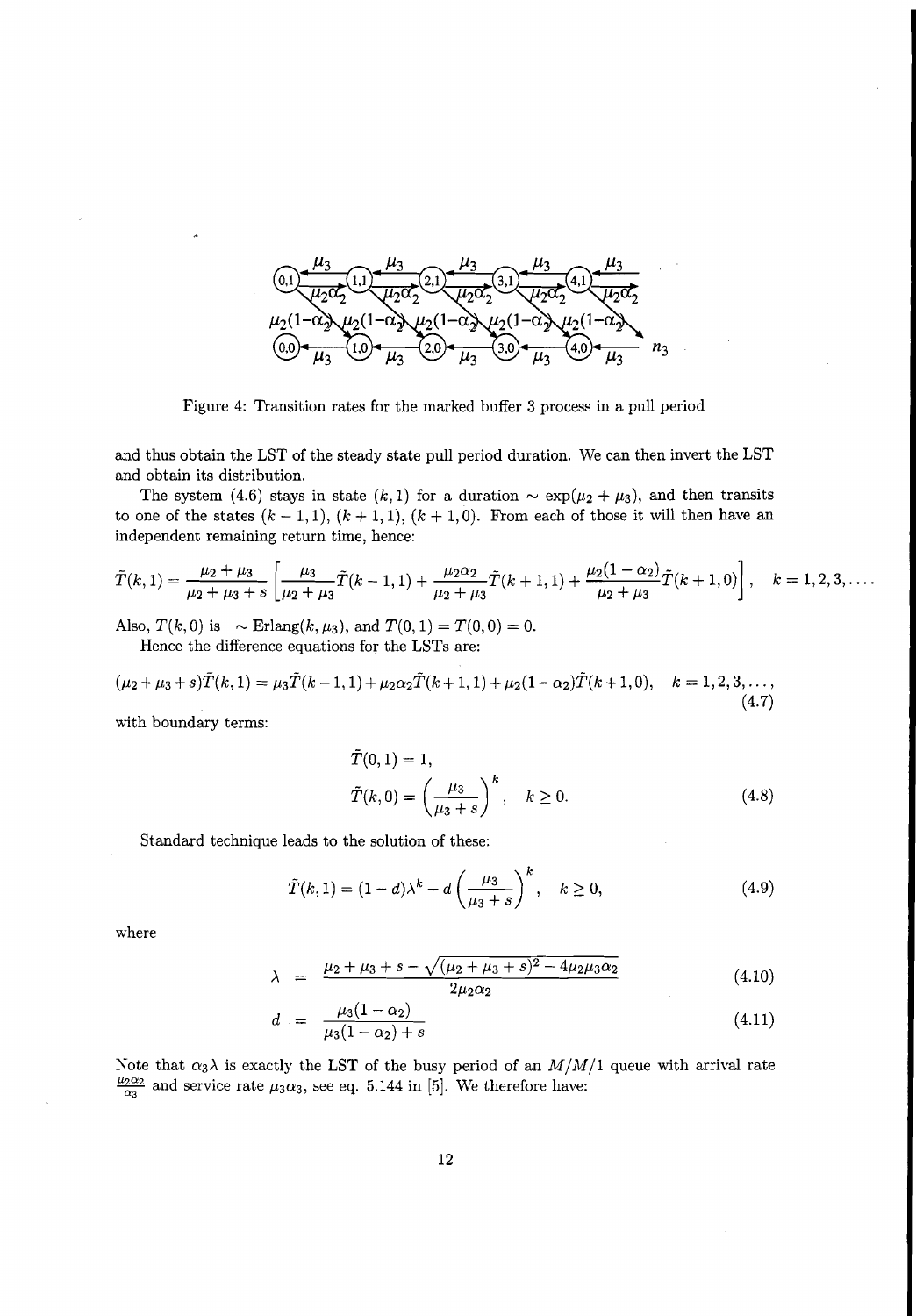**Proposition 4.4** *The LST of the stationary pull period is:*

$$
\tilde{B}(s) = \alpha_2 \left( (1-d)\lambda + d \left( \frac{\mu_3}{\mu_3 + s} \right) \right) + (1 - \alpha_2) \left( \frac{\mu_3}{\mu_3 + s} \right)
$$
  
=  $\alpha_2 (1-d)\lambda + d,$  (4.12)

*and the density function of the steady state distribution of a pull period is:*

$$
\lim_{n \to \infty} f(T_n^{Pull} = t) = \alpha_2 \left( l(t) - \int_{s=0}^t l(t-s) \mu_3 (1-\alpha_2) e^{-\mu_3 (1-\alpha_2)s} ds \right) + \mu_3 (1-\alpha_2) e^{-\mu_3 (1-\alpha_2)t},\tag{4.13}
$$

 $\alpha$ <sub>3</sub>l(t) is the density of the busy period distribution of an M/M/1 queue with arrival rate  $\mu_2 \alpha_2 \alpha_3^{-1}$  *and service rate*  $\mu_3 \alpha_3$ ,

$$
l(t) = \frac{\sqrt{\mu_3}}{t\sqrt{\mu_2\alpha_2}} e^{-(\mu_2\alpha_2\alpha_3^{-1} + \mu_3\alpha_3)t} I_1(2t\sqrt{\mu_2\mu_3\alpha_2}),
$$

*with*  $I_1(\cdot)$  *denoting the modified Bessel function of the first kind of order one.* 

#### **4.4 Machine 2 idle and busy period cycles**

We denote by  $T_n^{\text{Busy}}$  and  $T_n^{\text{Idle}}$  the duration of the *n*th Busy period and the *n*th Idle period of machine 2. We first consider the idle periods. Along the same lines as in the proof of Proposition 4.2 it follows that the steady state distribution of the level of buffer 3 at the beginning of an idle period of machine 2 is  $\sim$  geometric(1 -  $\alpha_3$ ). Thus the time needed to empty buffer 3 is exponential with parameter  $(1 - \alpha_3)\mu_3$  and then, after a part has finished processing in buffer 1, the idle period of machine 2 ends. Hence we find:

**Proposition 4.5** *The steady state distribution of an idle period of machine* 2 is  $\sim exp((1 (\alpha_3)\mu_3$   $*$  *exp*( $\mu_1$ ) *with density function:* 

$$
\lim_{n \to \infty} f(T_n^{\text{Idle}} = t) = \frac{1 - \alpha_3}{(1 - \alpha_3)m_1 - m_3} \left[ e^{-\frac{t}{m_1}} - e^{-\frac{(1 - \alpha_3)t}{m_3}} \right]. \tag{4.14}
$$

Now we consider the busy period of machine 2. It is, however, (too) hard to find its steady state distribution. Therefore we only derive the mean busy period duration, which immediately follows from the relation

$$
\frac{m_2}{m_1+m_3}=\frac{\mathbb{E}T^{\text{Busy}}}{\mathbb{E}T^{\text{Busy}}+\mathbb{E}T^{\text{Idle}}}.
$$

**Proposition 4.6** *The steady state mean idle period and mean busy period of machine* 2 *are:*

$$
\lim_{n \to \infty} \mathbb{E} T_n^{\text{Idle}} = \frac{m_3}{1 - \alpha_3} + m_1,\tag{4.15}
$$

$$
\lim_{n \to \infty} \mathbb{E} T_n^{Busy} = \frac{m_2}{m_1 + m_3 - m_2} \left[ \frac{m_3}{1 - \alpha_3} + m_1 \right]. \tag{4.16}
$$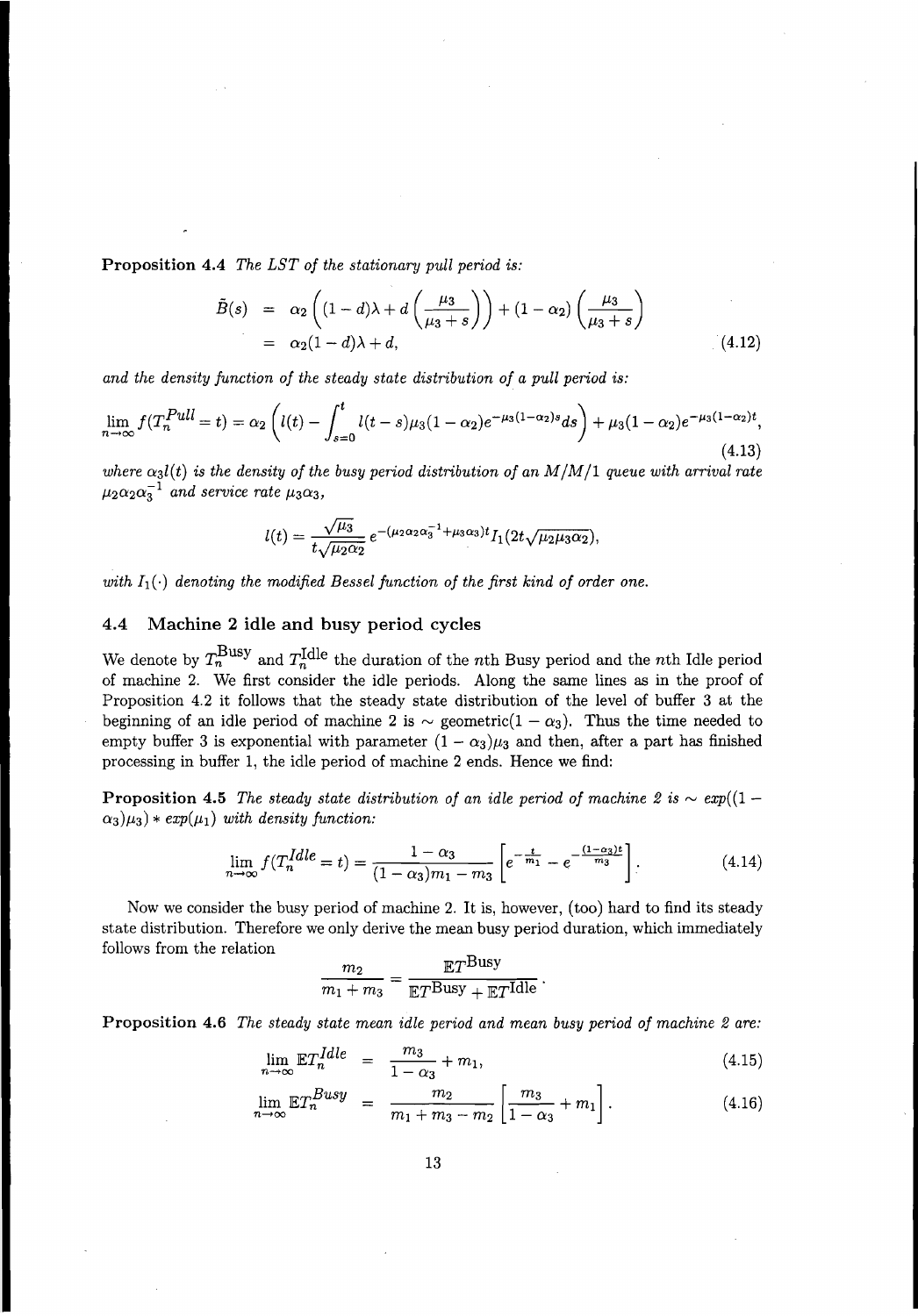# 5 Monotonicity results

Having analyzed this simple 2 machine 3 buffer re-entrant line, we now investigate how system performance changes as a function of its parameters.

We consider first fixed  $m_1, m_3$ , and discuss how the performance of the system is affected by varying the value of  $m_2$  in the range  $0 < m_2 < m_1 + m_3$ . We start with an informal discussion, based on insights from Section 4. Assume that  $m_2$  is close to zero. Then typically, when a part will complete step 1, it will pass to buffer 2, but will only stay there for a short delay, and before another part arrives from buffer 1 the part will move to buffer 3. At that time machine 1 will switch to buffer 3 and will process the last step of this part. The part will then leave the system, and machine 1 will start to process step 1 of the next part. Hence, departures of parts from the system will be approximately the event times of a renewal process which is the convolution of the  $\exp(\mu_1)$  and  $\exp(\mu_3)$  processing times of steps 1 and 3, and buffer 2 will be empty almost all the time. On the contrary, if  $m_2$  is close to  $m_1 + m_3$  then the traffic intensity of buffer 2 will be close to 1, and therefore buffer 2 will have a large number of parts in it. Because buffer 2 is rarely empty, we will then have that buffer 3 behaves most of the time like an M/M/1 queue, with traffic intensity  $m_3/(m_1 + m_3)$ . In fact we show:

**Proposition 5.1** *Consider fixed*  $m_1, m_3$ *.* 

(i) As  $m_2$  *increases* from 0 to  $m_1 + m_3$ , the steady state queue lengths in buffers 2 and 3 *increase stochastically.*

(ii)

$$
\lim_{m_2 \searrow 0} \qquad \lim_{t \to \infty} \mathbb{P}(Q_3(t) = n_3) = \begin{cases} \frac{m_1}{m_1 + m_3}, & n_3 = 0\\ \frac{m_3}{m_1 + m_3}, & n_3 = 1, \end{cases} \tag{5.1}
$$

$$
\lim_{t_2 \searrow 0} \quad \lim_{t \to \infty} \mathbb{P}(Q_2(t) = 0) = 1,\tag{5.2}
$$

 $\sqrt{n}$ 

$$
\lim_{m_2 \nearrow m_1 + m_3} \qquad \lim_{t \to \infty} \mathbb{P}(Q_3(t) = n_3) = \frac{m_1}{m_1 + m_3} \left(\frac{m_3}{m_1 + m_3}\right)^{\infty}, \quad n_3 = 0, 1, 2, \dots (5.3)
$$
\n
$$
\lim_{m_2 \nearrow m_1 + m_3} \qquad \lim_{t \to \infty} \mathbb{P}(Q_2(t) > n_2) = 1. \tag{5.4}
$$

Proof. From (3.29) we have

*m2'\.O*

*m2'\.O*

$$
\lim_{t \to \infty} \mathbb{P}(Q_3(t) > n_3) = \frac{m_3}{m_1 + m_3} \alpha_3^{n_3}, \quad n_3 = 0, 1, 2, \dots
$$

Straight forward calculus and algebraic manipulations show that  $\frac{d\alpha_3}{d\mu_2}$  < 0 which proves that  $\alpha_3$  increases in  $m_2 = 1/\mu_2$ . It is also straightforward to show that  $\alpha_3$  converges to 0 when  $m_2 \searrow 0$ , and that it equals  $\frac{m_3}{m_1+m_3}$  when  $m_2 = m_1 + m_3$ .

From (3.28) we have

$$
\lim_{t \to \infty} \mathbb{P}(Q_2(t) > n_2) = \frac{m_2}{m_1 + m_3} \alpha_2^{n_2}, \quad n_2 = 0, 1, 2, \dots
$$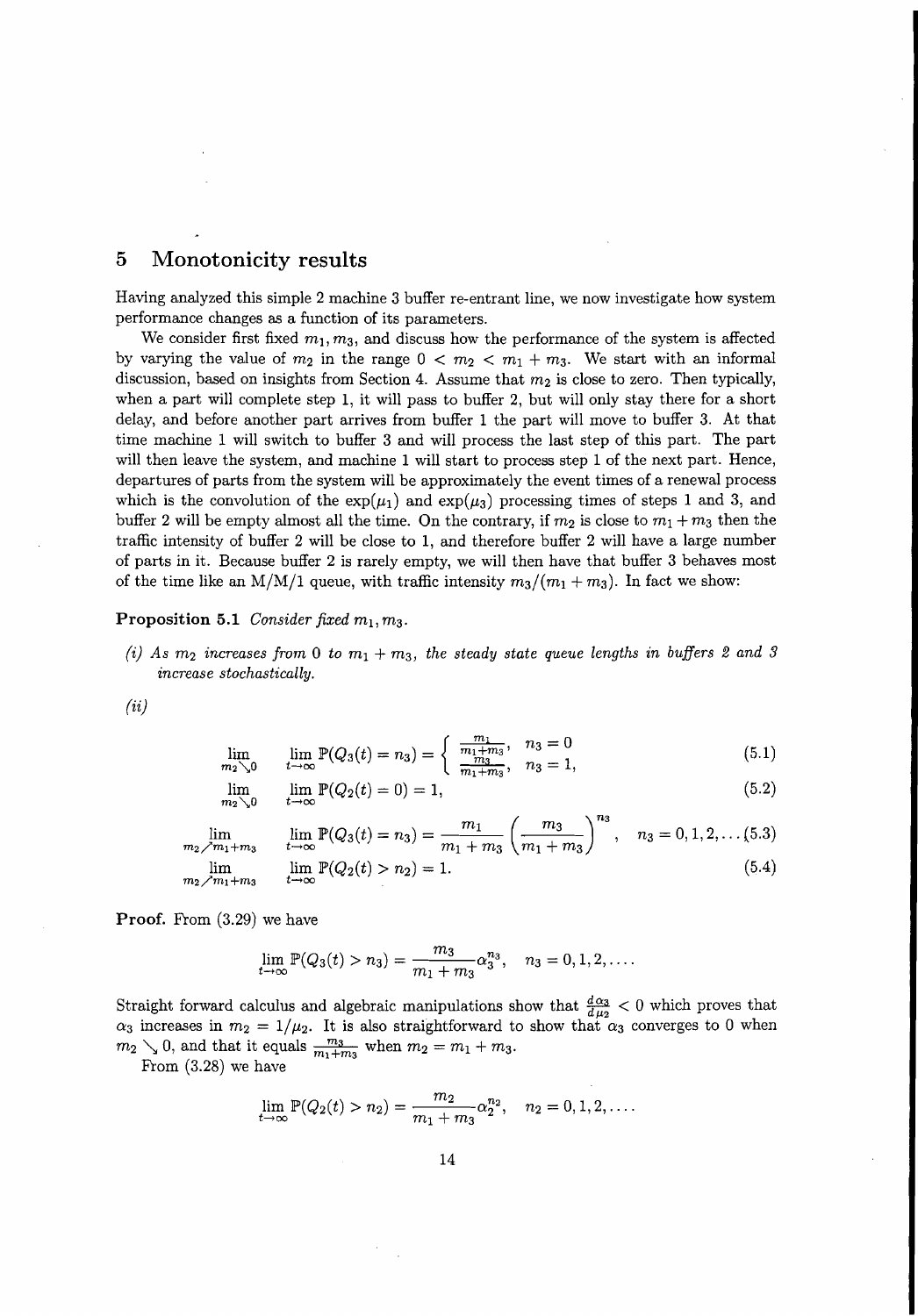To show that this is increasing in  $m_2$  for every value of  $n_2$ , we show that  $\alpha_2$  is increasing with To show that this is increasing in  $m_2$  for every value of  $n_2$ , we show that  $\alpha_2$  is increasing with  $m_2$ . Straightforward though lengthy calculus and algebraic manipulations show that  $\frac{d \alpha_2}{d \mu_2} < 0$  $m_2$ . Straightforward though lengthy calculus and algebraic manipulations show that  $\frac{a\alpha_2}{d\mu_2} < 0$  which proves that  $\alpha_2$  increases in  $m_2 = 1/\mu_2$ . Substituting  $m_2 = 0$  we get  $\alpha_2 = 0$ , and substituting  $m_2 = m_1 + m_3$  we get  $\alpha_2 = 1$ .

We provide the detailed proof in the Appendix.  $\blacksquare$ 

We next consider fixed  $a_1 = m_1 + m_3$  and fixed  $m_2$ , where  $a_1 > m_2$ , and we discuss how the We next consider fixed  $a_1 = m_1 + m_3$  and fixed  $m_2$ , where  $a_1 > m_2$ , and we discuss how the system performance varies as we let  $m_3$  increase from 0 to  $a_1$  (while  $m_1$  decreases from  $a_1$  to 0). We again start with an informal discussion, based on insights from Section 4. Assume that  $m<sub>3</sub>$  is close to zero. In that case parts that leave buffer 2 experience very little delay (short pull periods), and machine 1 is processing step 1 of new parts most of the time (push period), hence buffer 3 is almost always empty, and buffer 2 behaves like an  $M/M/1$  queue with input rate  $\mu_1 \approx 1/a_1$  and service rate  $\mu_2$ .

Assume at the other extreme that  $m_3$  is close to  $a_1$ , so that  $m_1$  is close to zero. Now we will have in particular that  $m_3 > m_2$ . Hence buffer 3 will behave like an unstable M/M/1 queue, while supplies of parts from buffer 2 last. At the same time input from buffer 1 to buffer 2, when buffer 3 is empty, will be very fast and so buffer 2 will experience highly bursty input. Typically, when both buffers are empty, buffer 2 will fill up with an initial burst (of duration  $\sim \exp(\mu_2)$ , and then there will be a geometric number of terminating busy periods of buffer 3 (where buffer 3 empties before buffer 2 runs out of parts), separated by similar bursts of parts moving from buffer 1 into 2. Eventually, processing in buffer 3 will fall behind the processing in buffer 2, and in a very long busy period buffer 2 will drain to zero. At this point buffer 3 will contain approximately a fraction  $1 - m_2/m_3$  of all the parts which were produced out of buffer 1 since the last time that buffer 2 was empty. Buffer 3 will continue to process those remaining parts until it is empty, and during this period buffer 2 will be empty. When both buffers are empty the same cycle will repeat.

For all intermediate values of  $0 < m_3 < m_1 + m_3$ , buffer 2 has input rate  $1/(m_1 + m_3)$  and service rate  $\mu_2$  but as  $m_3$  increases the input is more bursty, which, as we shall see, increases the queue lengths at buffer 2. Naturally the queue length at buffer 3 increases with *m3.*

#### **Proposition 5.2** *Consider fixed*  $m_1 + m_3 = a_1$  *and fixed*  $m_2$ *, where*  $m_2 < a_1$ *.*

(i) *As* m3 *increases from* 0 *to al the steady state queue lengths in buffers* 2 *and* 3 *increase stochastically.*

 $\left( ii\right)$ 

$$
\lim_{m_3 \searrow 0} \quad \lim_{t \to \infty} \mathbb{P}(Q_3(t) = 0) = 1,\tag{5.5}
$$

$$
\lim_{m_3 \searrow 0} \quad \lim_{t \to \infty} \mathbb{P}(Q_2(t) = n_2) = \frac{m_1}{m_1 + m_2} \left(\frac{m_2}{m_1 + m_2}\right)^{n_2}, \quad n_2 = 0, 1, 2, \dots \quad (5.6)
$$

(iii) As  $m_3 \nearrow a_1$  and  $m_1 \searrow 0$  the fluid scaling limit of the queue length process

$$
\bar{Q}(t) = \lim_{m_1 \searrow 0} m_1 Q(\frac{t}{m_1})
$$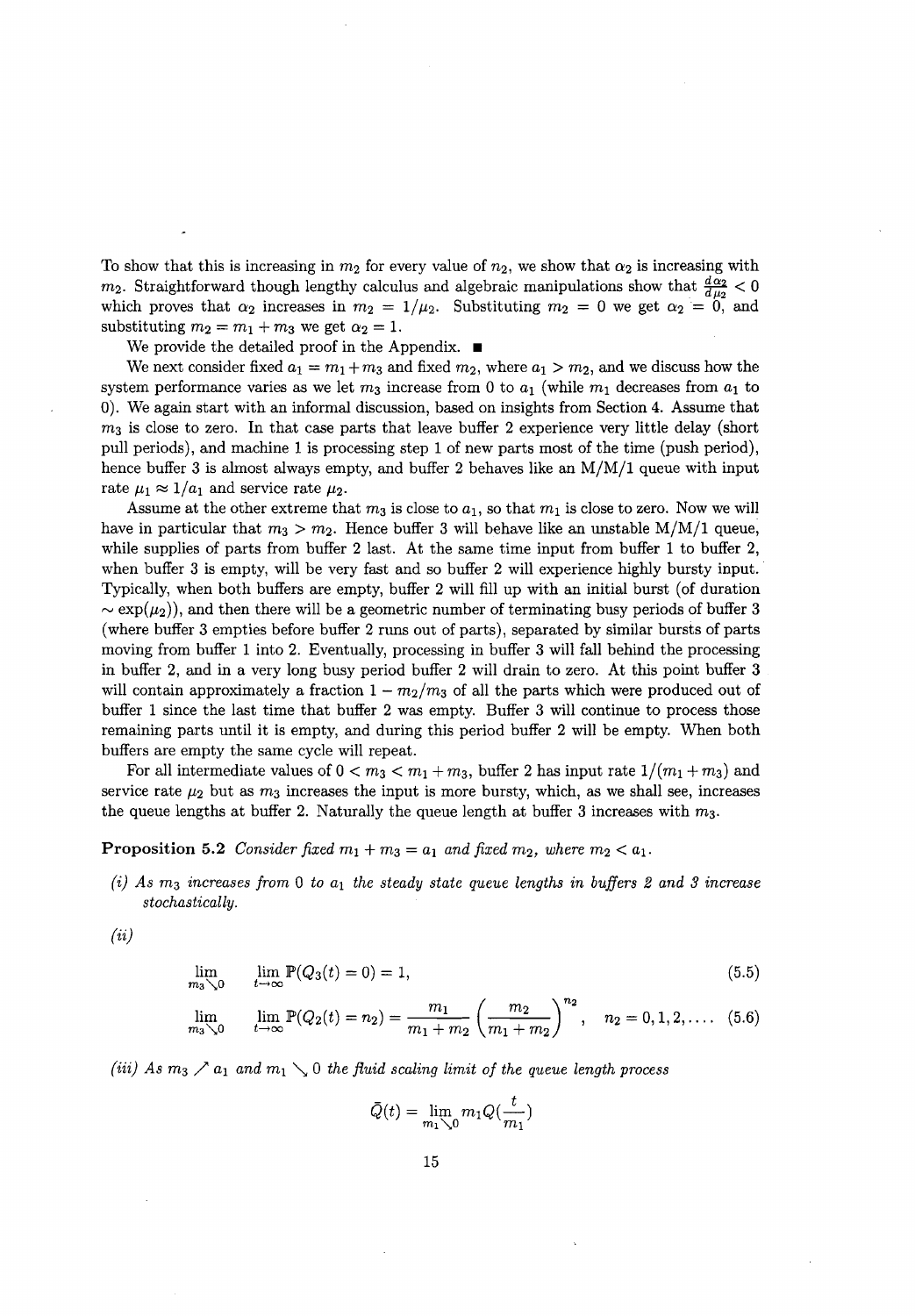*has* regeneration instances where  $(\bar{Q}_2(t), \bar{Q}_3(t)) = (0,0)$ , at which a vertical jump occurs *in*  $\bar{Q}_2$ , which is of size  $Y \sim \exp(\frac{1}{m_2} - \frac{1}{a_1})$ . This is followed by linear emptying of  $\bar{Q}_2$  at rate  $\frac{1}{m_2}$ , and of  $\bar{Q}_2 + \bar{Q}_3$  at rate  $\frac{1}{a_1}$ . If  $T_n$  is a regenration time, and Y is the jump size *then* the fluid process following  $T_n$ , until  $T_{n+1} = T_n + a_1Y$  is given by:

$$
\bar{Q}_2(T_n + t) = \begin{cases} Y - \frac{1}{m_2}t, & 0 < t < m_2Y, \\ 0, & m_2Y < t < a_1Y, \end{cases} \tag{5.7}
$$

$$
\bar{Q}_3(T_n + t) = \begin{cases} \left(\frac{1}{m_2} - \frac{1}{a_1}\right)t, & 0 < t < m_2Y, \\ Y - \frac{1}{a_1}t, & m_2Y < t < a_1Y. \end{cases}
$$
\n(5.8)

Fig 5 illustrates the fluid scaled sample paths as  $m_1 \searrow 0$ . We plot  $\overline{Q}_2(t)$  and  $\overline{Q}_2(t) + \overline{Q}_3(t)$ against t.



Figure 5: The fluid scaled sample path of  $\overline{Q}_2$ ,  $\overline{Q}_2 + \overline{Q}_3$  for small  $m_1$ 

**Proof.** To prove (i) we express  $\alpha_2, \alpha_3$  in terms of  $a_1, m_2, m_3$ , and calculate derivatives with respect to *m3.* After straightforward though lengthy calculus and algebraic manipulations, in which we use  $a_1 > m_2$ , we obtain that these derivatives are  $> 0$ . Substituting  $m_3 = 0$  we get  $\alpha_2 = \frac{m_2}{a_1}, \alpha_3 = 0$  which proves (ii).

We provide the detailed proof of parts (i), (ii) in the Appendix

We now prove (iii): We consider small  $m_1$  and  $m_3 \approx a_1 > m_2$ . We wish to analyze a single cycle, starting from  $Q_2 = 1, Q_3 = 0$ , and until we get back to  $Q_2 = Q_3 = 0$ . First there is a push period of length  $\sim \exp(\mu_2)$  in which a large number of jobs arrive from buffer 1 to buffer 2. At the end of this time buffer 3 has a single part in it. Buffer 3 now behaves like an unstable  $M/M/1$  queue, with input rate  $\mu_2$  and service rate  $\mu_3$ . Such an  $M/M/1$  queue has a geometric number of finite busy periods, followed by an infinite busy period. Let *K* be the total number of busy periods, including the infinite one. It is known that the probability that a busy period will be finite (the random walk will return to 0) is  $\frac{m_2}{m_2}$ . Hence,  $\mathbb{P}(K = k) = \left(1 - \frac{m_2}{m_2}\right) \left(\frac{m_2}{m_2}\right)$ 

The number of the finite busy periods, and their total duration is independent of  $m_1$ . If  $m_1$  is small enough then with very high probability buffer 2 will not be empty during all of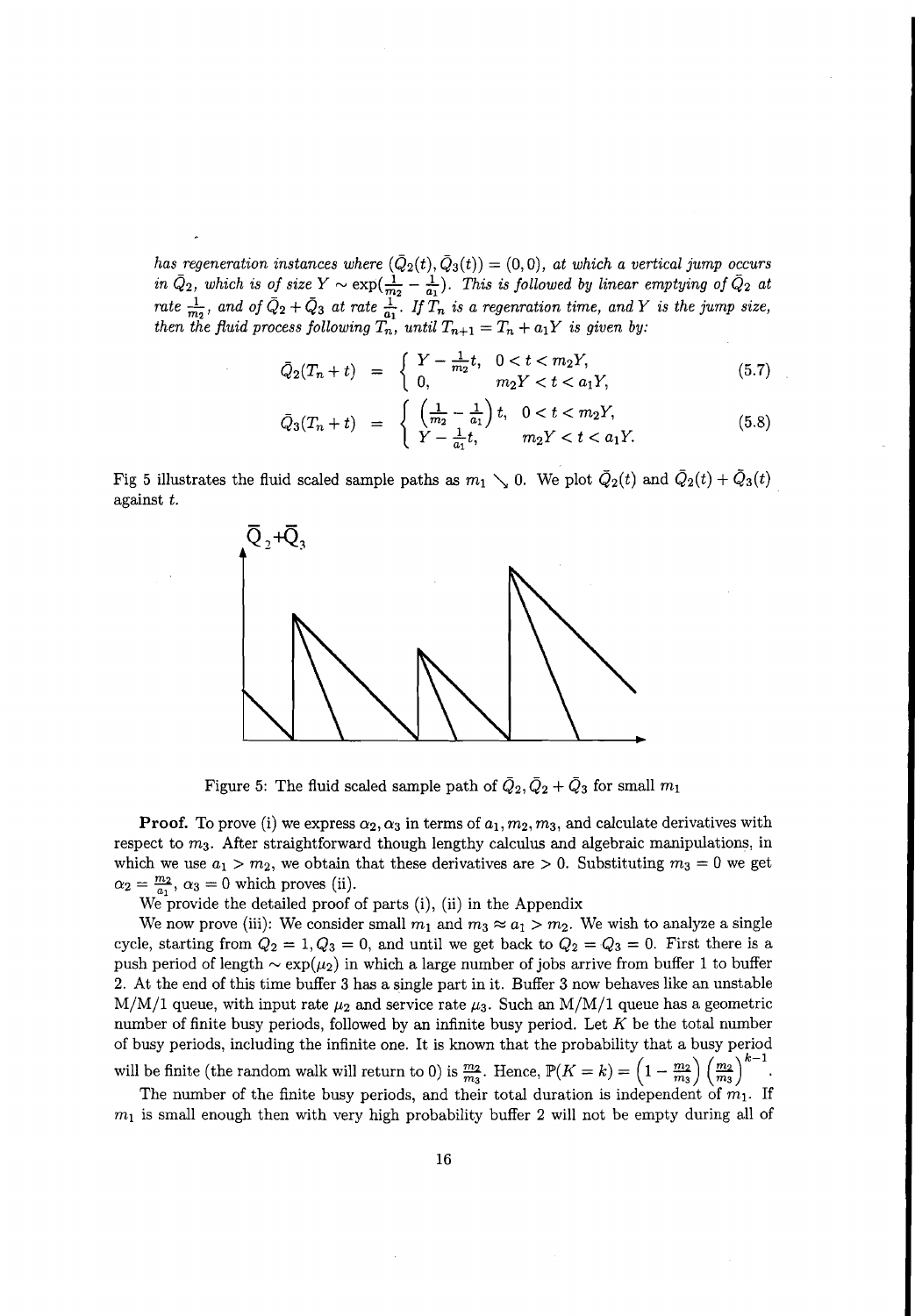these busy periods. \_

Assuming this is the case, arrivals from buffer 1 to buffer 2 occur during the *K* buffer 2 processing intervals, each of which has duration  $\sim \exp(\mu_2)$ . The sum of this geometric number of exponential durations is  $\sim \exp(\mu_2 - \mu_3)$ . Hence N, the total number of arrivals in the whole cycle has  $\mathbb{P}(N = n) = \left(1 - \frac{\mu_1}{\mu_1 + \mu_2 - \mu_3}\right) \left(\frac{\mu_1}{\mu_1 + \mu_2 - \mu_3}\right)^{n-1}$ , with expected number  $E(N) = \frac{\mu_1 + \mu_2 - \mu_3}{\mu_2 - \mu_3}.$ 

We now scale time by  $1/m_1$ , and let  $m_1 \rightarrow 0$ . Then the scaled duration in which input to buffer 2 occurs is 0. The scaled total number of arrivals is  $Y \sim \exp(\mu_2 - \mu_3)$ . In the remaining duration of the cycle buffer 2 drains to 0 along the straight line  $Y - \frac{1}{m_2}t$ , and into buffer 3. Fluid outflow from buffer 3 is slower, at rate  $\frac{1}{m_3} \approx \frac{1}{a_1}$ .

#### **References**

- [1] Chen, R-R, Meyn, S.P. (1999) Value iteration and optimization of multiclass queueing networks, *Queueing Systems Theory and Applications, 32:65-97.*
- [2] Cohen, J.W. (1982) *The Single Server Queue,* North Holland, Amsterdam.
- [3] Dai, J. G. and Weiss, G. (1994). Stability and Instability of fluid models for re-entrant lines. *Mathematics of Operations Research* 21, 115-134.
- [4] Harrison, J.M. (1988) Brownian models of queueing networks with heterogeneous customer populations. *Proceedings of the IMA Workshop on Stochastic Differential Systems,* Fleming W., Lions P.L., editors, Springer-Verlag.
- [5] Kleinrock L. (1975) *Queueing Systems, Vol. I: Theory,* Wiley, New York.
- [6] Kumar, P.R (1993) Re-entrant lines. *Queueing Systems: Theory and Applications 13,* 87-110.
- [7] Kumar S. and Kumar P. R. (1994) Performance Bounds for Queueing Networks and Scheduling Policies, *IEEE Transactions on Automatic Control,* 38, 1600-1611.
- [8] Nazarathy, y. (2001) *Evaluation of on-line scheduling rules for high volume job shop problems, a simulation study.* M.A. Thesis, University of Haifa.
- [9] Ross, S.M. (1983) *Stochastic Processes,* Wiley, New York.
- [10] Weiss, G. (1995) On optimal draining of a fluid re-entrant line. *Proceedings of the IMA Workshop on Stochastic Networks,* Kelly, F.P. and Williams, RJ, editors, Springer-Verlag, 1995.
- $[11]$  Weiss, G. (1999) Scheduling and control of manufacturing systems  $-$  a fluid approach *Proceedings of the* 37 *Allerton Conference,* 21-24 *September,* 1999, *Monticello, Illinois,* 577-586.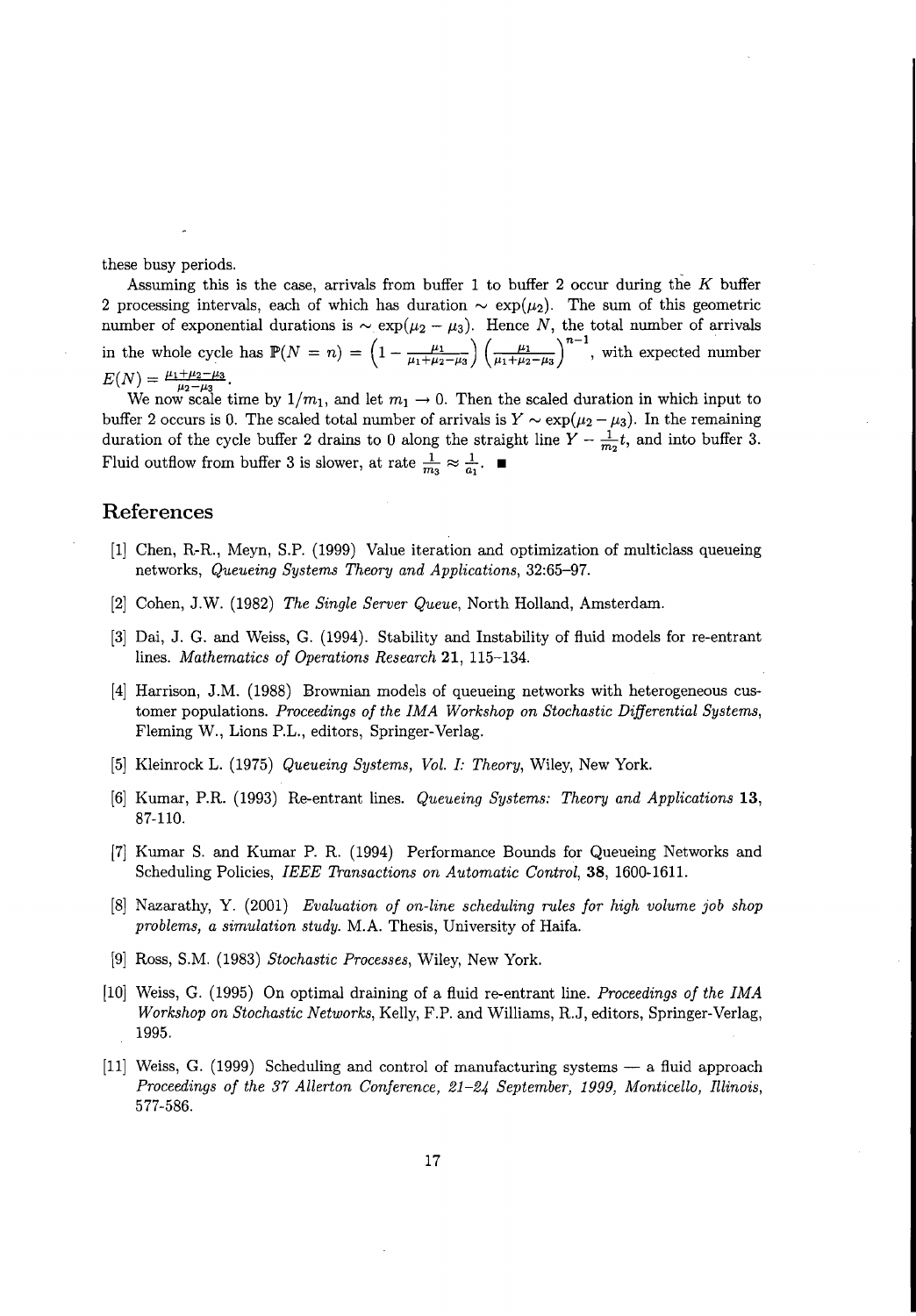$[12]$  Weiss, G. (2003) Stability of a simple re-entrant line with infinite supply of work — the case of exponential processing times. *Journal of the Operations Research Society of Japan,* to appear.

### **Appendix: Proofs of Propositions 5.1 and 5.2**

**Proof of Proposition 5.1.** From (3.29) we have

$$
\lim_{t\to\infty}\mathbb{P}(Q_3(t)>n_3)=\frac{m_3}{m_1+m_3}\alpha_3^{n_3},\quad n_3=0,1,2,\ldots.
$$

We need to show that  $\alpha_3$  is increasing with  $m_2$ , that it converges to 0 when  $m_2 \searrow 0$ , and it equals  $\frac{m_3}{m_1 + m_3}$  when  $m_2 = m_1 + m_3$ . We take the derivative of  $\alpha_3$  w.r.t  $\mu_2$ :

$$
\frac{d\alpha_3}{d\mu_2} = \frac{1}{2\mu_3} \left( 1 - \frac{\mu_1 + \mu_2 + \mu_3}{\sqrt{(\mu_1 + \mu_2 + \mu_3)^2 - 4\mu_1\mu_3}} \right) < 0,
$$

which proves that  $\alpha_3$  increases in  $m_2 = 1/\mu_2$ .

We substitute  $\mu_2 = 1/m_2$  to get:

$$
\alpha_3 = \frac{\mu_1 m_2 + 1 + \mu_3 m_2 - \sqrt{(\mu_1 m_2 + 1 + \mu_3 m_2)^2 - 4 \mu_1 \mu_3 m_2^2}}{2 \mu_3 m_2}.
$$

This is seen to converge to zero as  $m_2 \to 0$  by L'hospital's rule.

Substituting  $m_2 = m_1 + m_3$  in  $\alpha_3$  we get, after straightforward calculations, that  $\alpha_3 =$  $\frac{m_3}{m_1+m_3}$ .

From (3.28) we have

$$
\lim_{t \to \infty} \mathbb{P}(Q_2(t) > n_2) = \frac{m_2}{m_1 + m_3} \alpha_2^{n_2}, \quad n_2 = 0, 1, 2, \dots
$$

To show that this is increasing in  $m_2$  for every value of  $n_2$ , we show that  $\alpha_2$  is increasing To show that this is increasing in  $m_2$  for every value of  $n_2$ , we show that  $\alpha_2$  is increasing with  $m_2$ . We will also show that  $\alpha_2$  equals 0 when  $m_2 = 0$ , and it converges to 1 when  $m_2 \nearrow m_1 + m_3$ .

We take the derivative of  $\alpha_2$  w.r.t  $\mu_2$ :

$$
\frac{d\alpha_2}{d\mu_2} = \frac{\mu_1}{2\mu_3} \left[ \frac{1}{\mu_2} \left( -1 + \frac{\mu_1 + \mu_2 + \mu_3}{\sqrt{(\mu_1 + \mu_2 + \mu_3)^2 - 4\mu_1\mu_3}} \right) - \frac{1}{\mu_2^2} \left( -\mu_1 - \mu_2 + \mu_3 + \sqrt{(\mu_1 + \mu_2 + \mu_3)^2 - 4\mu_1\mu_3} \right) \right]
$$

Multiplying this by  $\frac{2\mu_2^2\mu_3}{\mu_1} \sqrt{(\mu_1 + \mu_2 + \mu_3)^2 - 4\mu_1\mu_3}$ , which is a positive quantity, we get, after collecting terms:

$$
-(\mu_1-\mu_3)^2-\mu_2(\mu_1+\mu_3)+(\mu_1-\mu_3)\sqrt{(\mu_1+\mu_2+\mu_3)^2-4\mu_1\mu_3}.
$$

This is obviously negative if  $\mu_1 < \mu_3$ . If  $\mu_1 > \mu_3$  we have a difference of a positive and negative term. Taking squares of both terms we get:

$$
\left(-(\mu_1-\mu_3)^2-\mu_2(\mu_1+\mu_3)\right)^2-\left((\mu_1-\mu_3)\sqrt{(\mu_1+\mu_2+\mu_3)^2-4\mu_1\mu_3}\right)=4\mu_1\mu_2^2\mu_3>0,
$$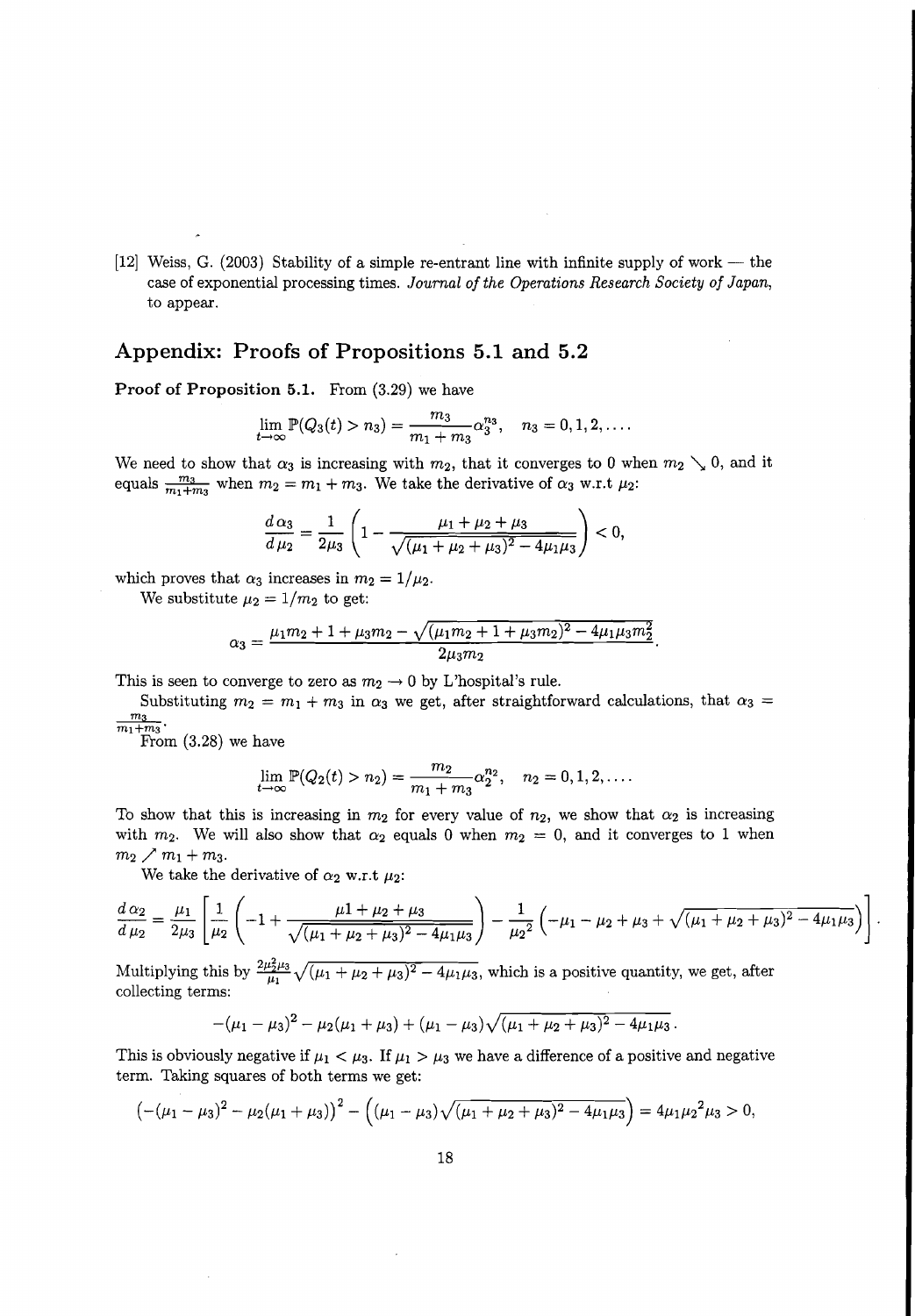so the previous expression is negative also when  $\mu_1 > \mu_3$ . Hence  $\alpha_2$  is decreasing in  $\mu_2$ , and so it is increasing in *m2.*

We substitute  $\mu_2 = 1/m_2$  in  $\alpha_2$  to get:

$$
\alpha_2 = \frac{\mu_1}{2\mu_3} \left( -\mu_1 m_2 - 1 + \mu_3 m_2 + \sqrt{(\mu_1 m_2 + 1 + \mu_3 m_2)^2 - 4\mu_1 \mu_3 m_2^2} \right),
$$

and we see immediately that, when  $m_2 = 0$ , we get  $\alpha_2 = 0$ . Substituting  $m_2 = m_1 + m_3 =$  $\frac{1}{44} + \frac{1}{44}$  we get after elementary calculations that  $\alpha_2 = 1$ .

**Proof of Proposition** 5.2, parts (i) **and** (ii). To prove (i) we will again show that  $\alpha_2, \alpha_3$  are increasing as  $m_3$  increases. We write  $\alpha_3$  in terms of  $a_1, m_2, m_3$ :

$$
\alpha_3 = \frac{1}{2} \left( \frac{m_3}{m_2} + \frac{a_1}{a_1 - m_3} + \sqrt{\left( \frac{m_3}{m_2} + \frac{a_1}{a_1 - m_3} \right)^2 - \frac{4m_3}{a_1 - m_3}} \right).
$$

We take a derivative of this w.r.t.  $m_3$ , to obtain:

$$
\frac{d\,\alpha_3}{d\,m_3} = \frac{1}{2}\left(\frac{1}{m_2} + \frac{a_1}{(a_1 - m_3)^2} - \frac{-\frac{4a_1}{(a_1 - m_3)^2} + 2\left(\frac{1}{m_2} + \frac{a_1}{(a_1 - m_3)^2}\right)\left(\frac{m_3}{m_2} + \frac{a_1}{a_1 - m_3}\right)}{2\sqrt{\left(\frac{m_3}{m_2} + \frac{a_1}{a_1 - m_3}\right)^2 - \frac{4m_3}{a_1 - m_3}}}\right).
$$

We now show this is positive. We multiply this by the positive square root term, and obtain positive term times a square root minus a second term. If the second term is negative, we are done. If it is positive, then the whole expression is positive only if the difference of the two squares is positive. We write that out now:

$$
\left[\frac{1}{m_2} + \frac{a_1}{(a_1 - m_3)^2}\right]^2 4 \left[\left(\frac{m_3}{m_2} + \frac{a_1}{a_1 - m_3}\right)^2 - \frac{4m_3}{a_1 - m_3}\right]
$$
  

$$
-\left[-\frac{4a_1}{(a_1 - m_3)^2} + 2\left(\frac{1}{m_2} + \frac{a_1}{(a_1 - m_3)^2}\right)\left(\frac{m_3}{m_2} + \frac{a_1}{a_1 - m_3}\right)\right]^2 =
$$
  

$$
=\frac{16\left(a_1^3m_2 - 2a_1^2m_2m_3 + a_1^2m_3^2 + 2a_1m_2m_3^2 - 2a_1m_3^3 + m_3^4\right)}{m_2^2(a_1 - m_3)^4}.
$$

This has a positive denominator. We consider the numerator. We cancel the 16 and substitute  $a_1 = m_1 + m_3$ , and obtain:

$$
m_1^3m_2 + m_1^2m_2m_3 + m_1^2m_3^2 + m_1m_2m_3^2 + m_2m_3^3,
$$

which is positive.

We turn to  $\alpha_2$ . We write  $\alpha_2$  in terms of  $a_1, m_2, m_3$ :

$$
\alpha_2 = \frac{m_2}{2(a_1 - m_3)} \left( -\frac{m_3}{m_2} + \frac{a_1 - 2m_3}{a_1 - m_3} + \sqrt{\left( \frac{m_3}{m_2} + \frac{a_1}{a_1 - m_3} \right)^2 - \frac{4m_3}{a_1 - m_3}} \right).
$$